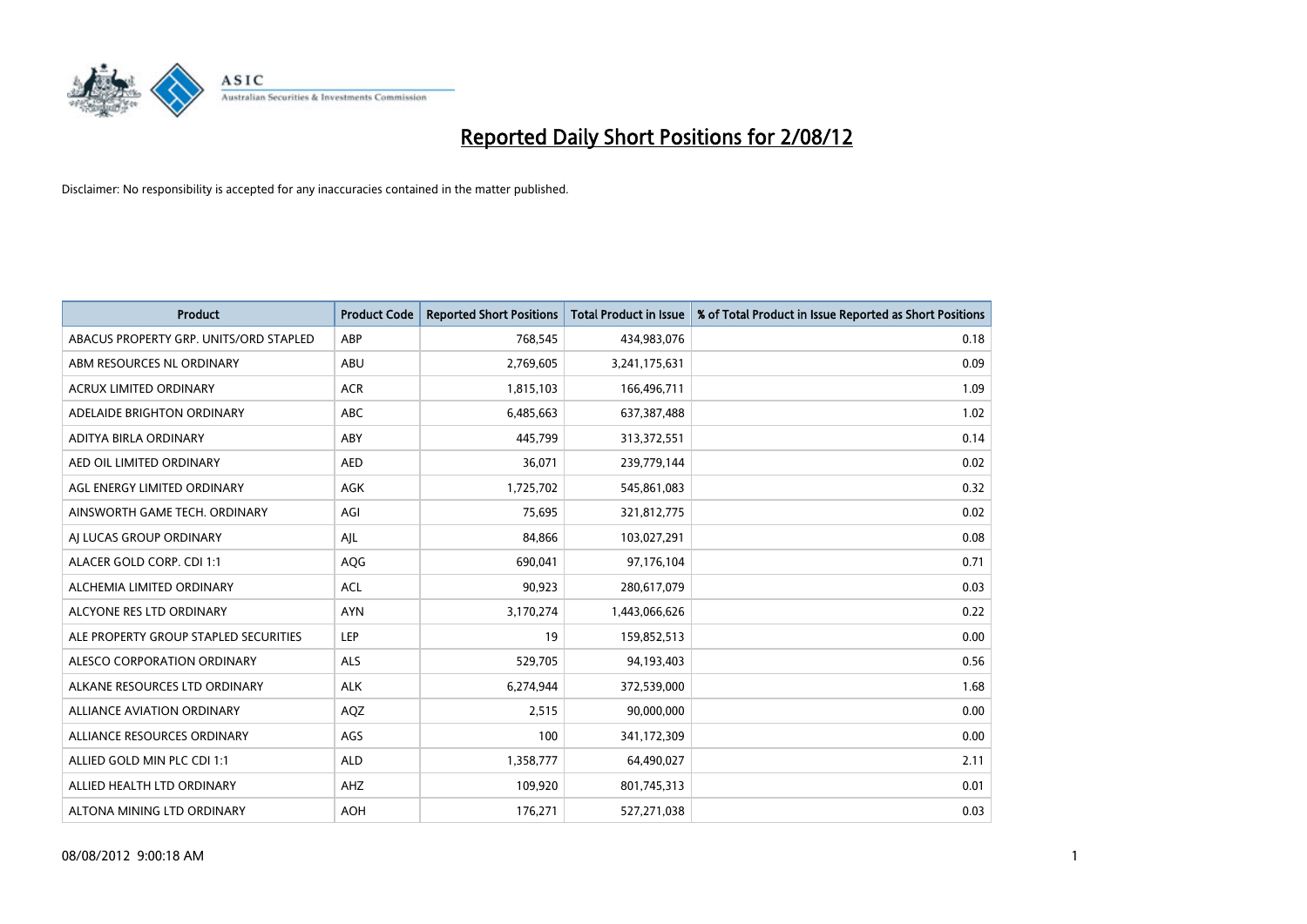

| <b>Product</b>                          | <b>Product Code</b> | <b>Reported Short Positions</b> | <b>Total Product in Issue</b> | % of Total Product in Issue Reported as Short Positions |
|-----------------------------------------|---------------------|---------------------------------|-------------------------------|---------------------------------------------------------|
| ALUMINA LIMITED ORDINARY                | <b>AWC</b>          | 186,076,055                     | 2,440,196,187                 | 7.63                                                    |
| AMCOR LIMITED ORDINARY                  | <b>AMC</b>          | 2,947,644                       | 1,206,684,923                 | 0.24                                                    |
| AMP LIMITED ORDINARY                    | AMP                 | 7,816,680                       | 2,894,931,180                 | 0.27                                                    |
| AMPELLA MINING ORDINARY                 | <b>AMX</b>          | 6,085,530                       | 246,800,493                   | 2.47                                                    |
| ANGLOGOLD ASHANTI CDI 5:1               | AGG                 |                                 | 89,207,765                    | 0.00                                                    |
| ANSELL LIMITED ORDINARY                 | <b>ANN</b>          | 4,670,425                       | 130,656,668                   | 3.57                                                    |
| ANTARES ENERGY LTD ORDINARY             | <b>AZZ</b>          | 478,600                         | 258,000,000                   | 0.19                                                    |
| ANZ BANKING GRP LTD ORDINARY            | ANZ                 | 8,199,944                       | 2,715,721,290                 | 0.30                                                    |
| APA GROUP STAPLED SECURITIES            | <b>APA</b>          | 10,969,598                      | 644,485,583                   | 1.70                                                    |
| APN NEWS & MEDIA ORDINARY               | <b>APN</b>          | 19,628,439                      | 649,010,756                   | 3.02                                                    |
| AQUARIUS PLATINUM. ORDINARY             | <b>AOP</b>          | 15,170,395                      | 470,312,578                   | 3.23                                                    |
| AQUILA RESOURCES ORDINARY               | <b>AQA</b>          | 6,186,212                       | 411,804,442                   | 1.50                                                    |
| ARAFURA RESOURCE LTD ORDINARY           | <b>ARU</b>          | 4,858,376                       | 396,004,144                   | 1.23                                                    |
| ARB CORPORATION ORDINARY                | <b>ARP</b>          | 17,179                          | 72,481,302                    | 0.02                                                    |
| ARDENT LEISURE GROUP STAPLED SECURITIES | AAD                 | 613,565                         | 334,209,401                   | 0.18                                                    |
| ARGO INVESTMENTS ORDINARY               | <b>ARG</b>          | 80                              | 625,946,521                   | 0.00                                                    |
| ARISTOCRAT LEISURE ORDINARY             | <b>ALL</b>          | 17,552,213                      | 550,502,889                   | 3.19                                                    |
| ARRIUM LTD ORDINARY                     | ARI                 | 28,771,027                      | 1,345,665,626                 | 2.14                                                    |
| ASCIANO LIMITED ORDINARY                | <b>AIO</b>          | 5,466,700                       | 975,385,664                   | 0.56                                                    |
| ASG GROUP LIMITED ORDINARY              | <b>ASZ</b>          | 935.949                         | 172,152,079                   | 0.54                                                    |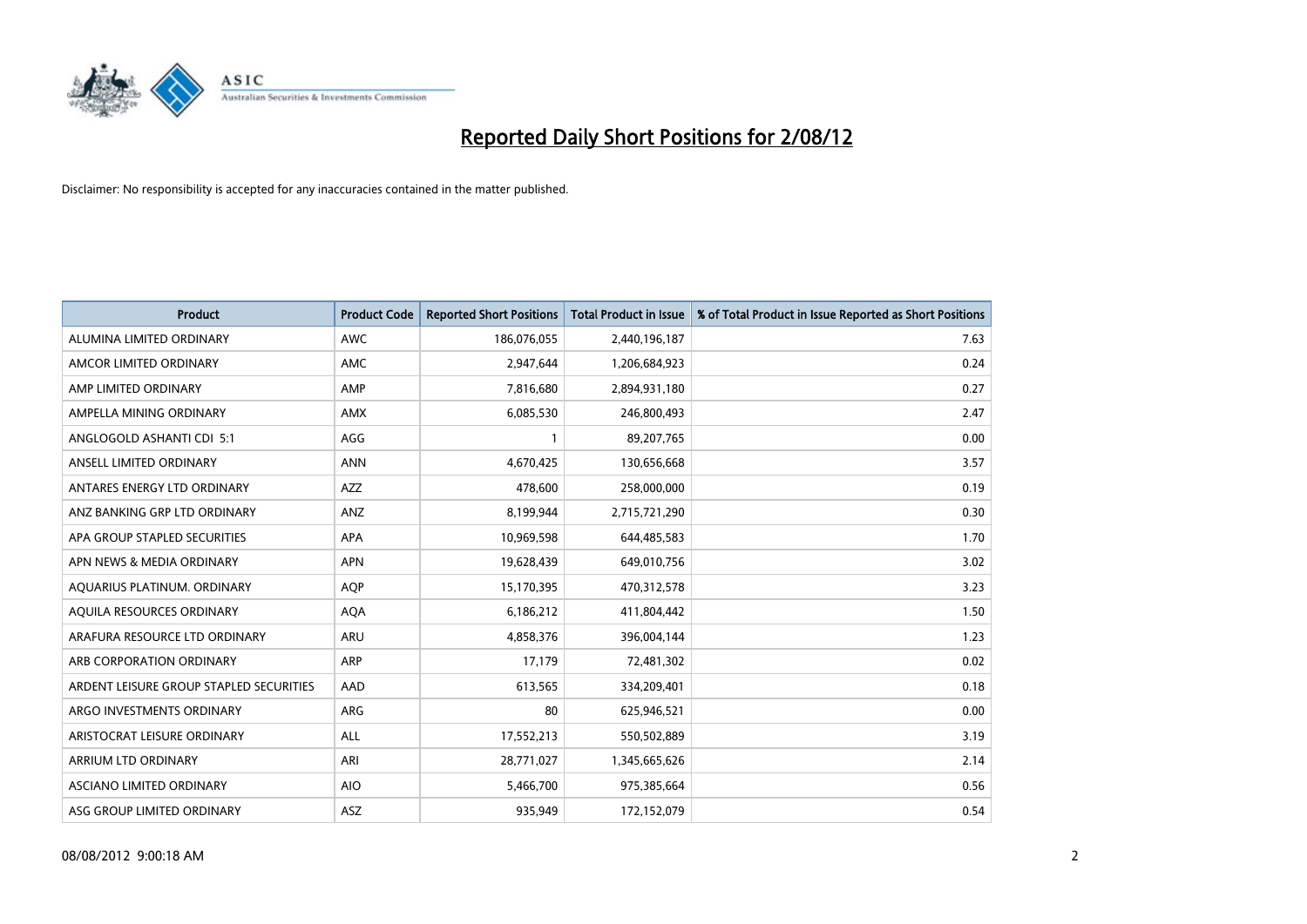

| <b>Product</b>                          | <b>Product Code</b> | <b>Reported Short Positions</b> | <b>Total Product in Issue</b> | % of Total Product in Issue Reported as Short Positions |
|-----------------------------------------|---------------------|---------------------------------|-------------------------------|---------------------------------------------------------|
| ASPEN GROUP ORD/UNITS STAPLED           | <b>APZ</b>          | 56,491                          | 600,507,326                   | 0.01                                                    |
| ASPIRE MINING LTD ORDINARY              | <b>AKM</b>          | 269,379                         | 620,594,556                   | 0.04                                                    |
| ASTRO JAP PROP GROUP STAPLED SECURITIES | AJA                 | 2,331                           | 58,445,002                    | 0.00                                                    |
| ASX LIMITED ORDINARY                    | ASX                 | 3,886,058                       | 175,136,729                   | 2.22                                                    |
| ATLAS IRON LIMITED ORDINARY             | AGO                 | 9,835,041                       | 904,580,993                   | 1.09                                                    |
| AURORA OIL & GAS ORDINARY               | <b>AUT</b>          | 7,905,028                       | 446,595,778                   | 1.77                                                    |
| AUSDRILL LIMITED ORDINARY               | <b>ASL</b>          | 1,383,300                       | 304,397,289                   | 0.45                                                    |
| AUSENCO LIMITED ORDINARY                | <b>AAX</b>          | 415,807                         | 123,872,665                   | 0.34                                                    |
| AUSTAL LIMITED ORDINARY                 | ASB                 | 190,766                         | 188,193,007                   | 0.10                                                    |
| AUSTIN ENGINEERING ORDINARY             | ANG                 | 7,966                           | 72,314,403                    | 0.01                                                    |
| AUSTRALAND PROPERTY STAPLED SECURITY    | <b>ALZ</b>          | 414,138                         | 576,846,597                   | 0.07                                                    |
| AUSTRALIAN AGRICULT, ORDINARY           | AAC                 | 218,696                         | 312,905,085                   | 0.07                                                    |
| AUSTRALIAN INFRASTR. UNITS/ORDINARY     | <b>AIX</b>          | 11,202,084                      | 620,733,944                   | 1.80                                                    |
| AUSTRALIAN PHARM, ORDINARY              | API                 | 170,187                         | 488,115,883                   | 0.03                                                    |
| AVIENNINGS LIMITED ORDINARY             | AVI                 | 549,150                         | 274,588,694                   | 0.20                                                    |
| AWE LIMITED ORDINARY                    | AWE                 | 3,585,211                       | 521,871,941                   | 0.69                                                    |
| AZIMUTH RES LTD ORDINARY                | <b>AZH</b>          | 1,351,439                       | 401,518,304                   | 0.34                                                    |
| AZUMAH RESOURCES ORDINARY               | <b>AZM</b>          | 109,296                         | 333,714,096                   | 0.03                                                    |
| <b>BANDANNA ENERGY ORDINARY</b>         | <b>BND</b>          | 4,400,014                       | 528,481,199                   | 0.83                                                    |
| BANK OF QUEENSLAND. ORDINARY            | <b>BOO</b>          | 12,282,654                      | 308,797,224                   | 3.98                                                    |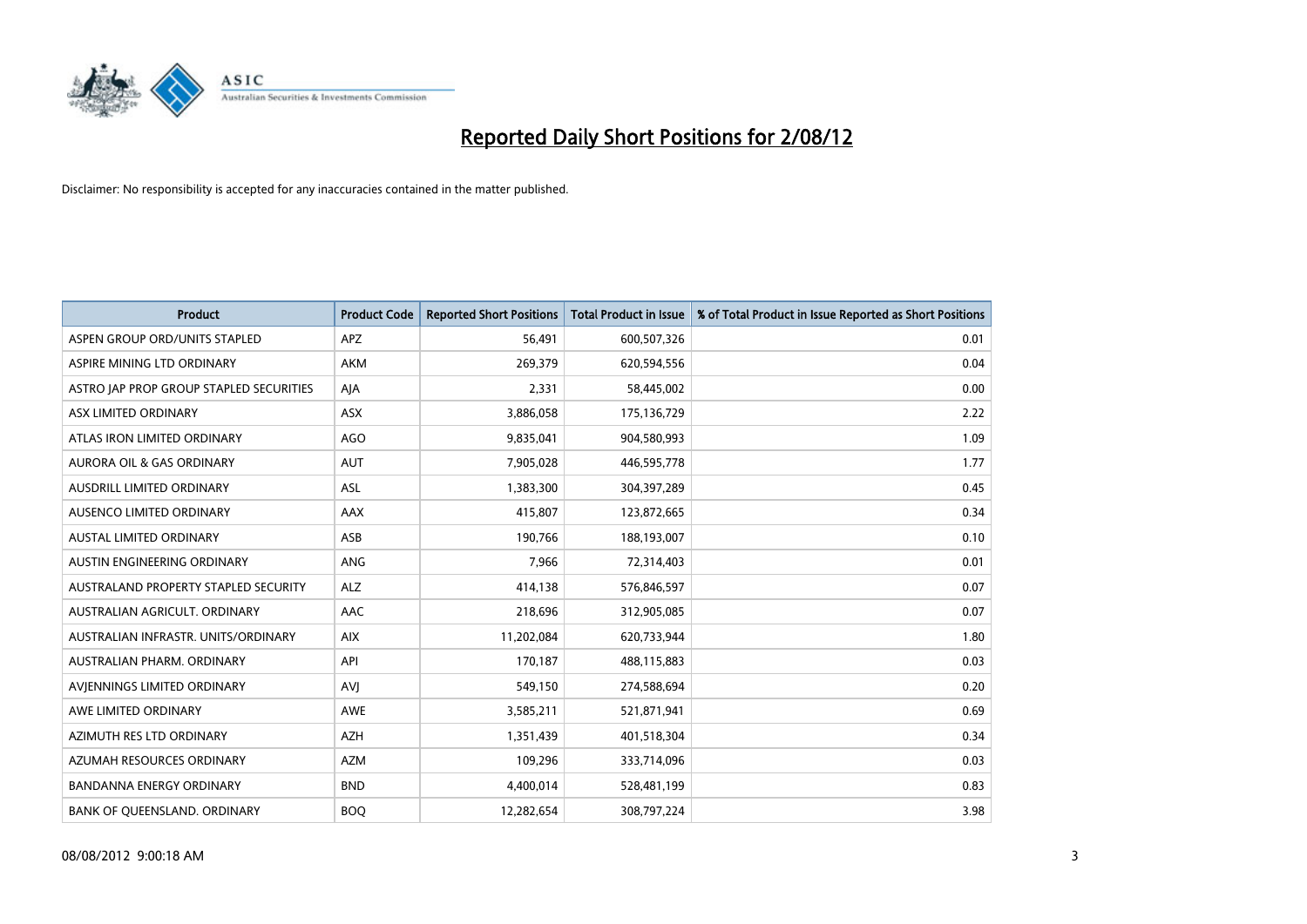

| <b>Product</b>                       | <b>Product Code</b> | <b>Reported Short Positions</b> | <b>Total Product in Issue</b> | % of Total Product in Issue Reported as Short Positions |
|--------------------------------------|---------------------|---------------------------------|-------------------------------|---------------------------------------------------------|
| <b>BASE RES LIMITED ORDINARY</b>     | <b>BSE</b>          | 716,572                         | 460,440,029                   | 0.16                                                    |
| <b>BATHURST RESOURCES ORDINARY</b>   | <b>BTU</b>          | 36,380,559                      | 696,747,997                   | 5.22                                                    |
| <b>BC IRON LIMITED ORDINARY</b>      | <b>BCI</b>          | 3,159                           | 103,861,000                   | 0.00                                                    |
| BEACH ENERGY LIMITED ORDINARY        | <b>BPT</b>          | 24,421,492                      | 1,255,464,157                 | 1.95                                                    |
| BEADELL RESOURCE LTD ORDINARY        | <b>BDR</b>          | 13,735,514                      | 719,704,752                   | 1.91                                                    |
| BENDIGO AND ADELAIDE ORDINARY        | <b>BEN</b>          | 8,957,891                       | 396,641,036                   | 2.26                                                    |
| BERKELEY RESOURCES ORDINARY          | <b>BKY</b>          | 349,590                         | 179,298,273                   | 0.19                                                    |
| BETASHARES ASX RES ETF UNITS         | <b>ORE</b>          | 64,387                          | 3,412,016                     | 1.89                                                    |
| BETASHARES AUST BEAR ETF UNITS       | <b>BEAR</b>         |                                 | 334,441                       | 0.00                                                    |
| <b>BHP BILLITON LIMITED ORDINARY</b> | <b>BHP</b>          | 4,976,179                       | 3,211,691,105                 | 0.15                                                    |
| <b>BILLABONG ORDINARY</b>            | <b>BBG</b>          | 11,613,258                      | 478,944,292                   | 2.42                                                    |
| <b>BIOTA HOLDINGS ORDINARY</b>       | <b>BTA</b>          | 450,468                         | 182,350,316                   | 0.25                                                    |
| <b>BLUESCOPE STEEL LTD ORDINARY</b>  | <b>BSL</b>          | 43,601,756                      | 3,349,185,247                 | 1.30                                                    |
| <b>BOART LONGYEAR ORDINARY</b>       | <b>BLY</b>          | 6,738,541                       | 461,163,412                   | 1.46                                                    |
| <b>BOOM LOGISTICS ORDINARY</b>       | <b>BOL</b>          | 626                             | 468,663,585                   | 0.00                                                    |
| BORAL LIMITED. ORDINARY              | <b>BLD</b>          | 47,145,745                      | 758,572,140                   | 6.22                                                    |
| <b>BRADKEN LIMITED ORDINARY</b>      | <b>BKN</b>          | 2,878,318                       | 168,629,376                   | 1.71                                                    |
| <b>BRAMBLES LIMITED ORDINARY</b>     | <b>BXB</b>          | 4,924,391                       | 1,555,161,188                 | 0.32                                                    |
| <b>BRICKWORKS LIMITED ORDINARY</b>   | <b>BKW</b>          | 11,374                          | 147,567,333                   | 0.01                                                    |
| BT INVESTMENT MNGMNT ORDINARY        | <b>BTT</b>          | 222,720                         | 267,906,977                   | 0.08                                                    |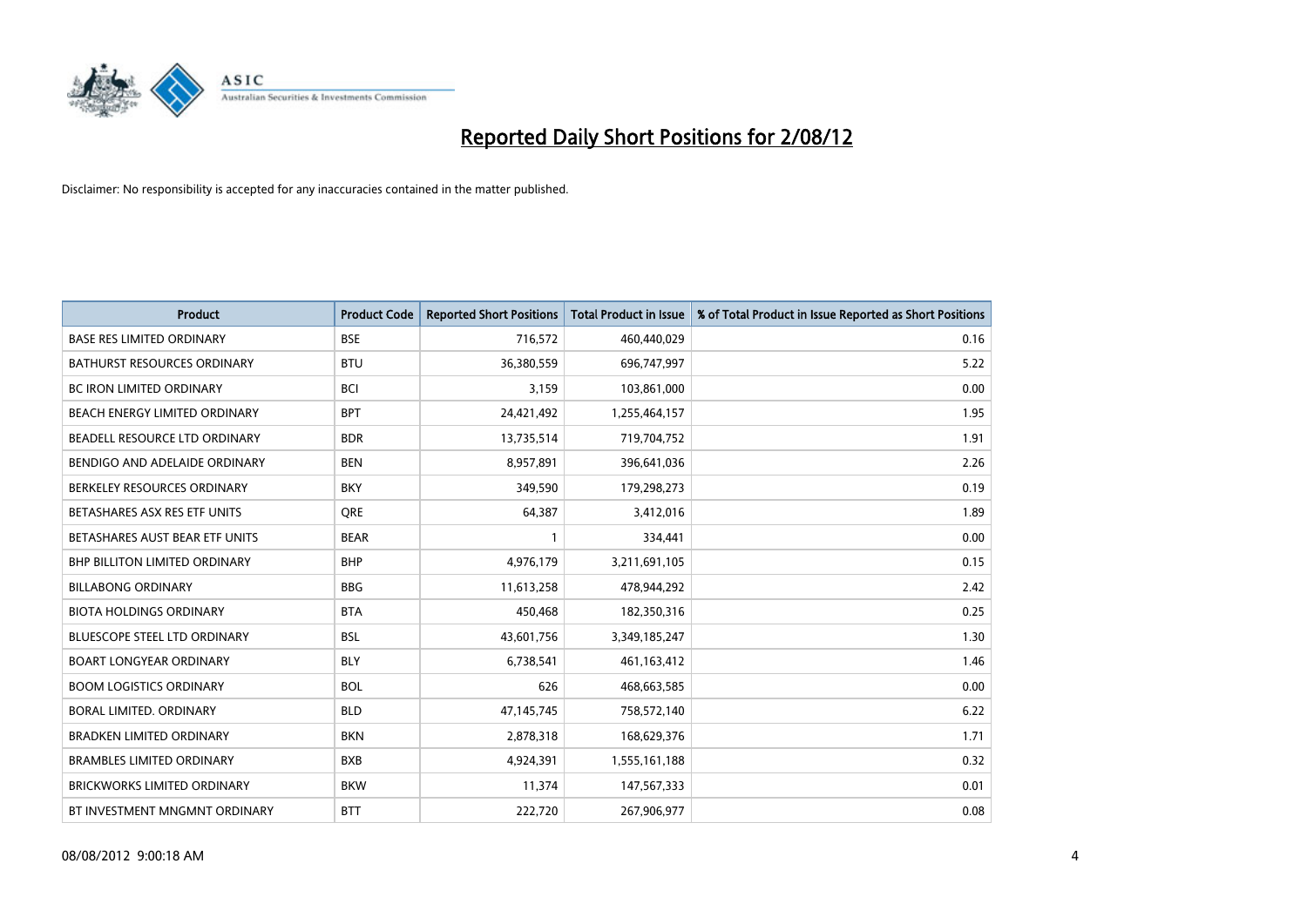

| <b>Product</b>                           | <b>Product Code</b> | <b>Reported Short Positions</b> | <b>Total Product in Issue</b> | % of Total Product in Issue Reported as Short Positions |
|------------------------------------------|---------------------|---------------------------------|-------------------------------|---------------------------------------------------------|
| <b>BUCCANEER ENERGY LTD ORDINARY</b>     | <b>BCC</b>          | 5,178,980                       | 1,133,975,491                 | 0.46                                                    |
| <b>BURU ENERGY ORDINARY</b>              | <b>BRU</b>          | 10,655,056                      | 251,032,144                   | 4.24                                                    |
| <b>BWP TRUST ORDINARY UNITS</b>          | <b>BWP</b>          | 1,381,517                       | 525,255,093                   | 0.26                                                    |
| CABCHARGE AUSTRALIA ORDINARY             | CAB                 | 4,661,442                       | 120,430,683                   | 3.87                                                    |
| <b>CALIBRE GROUP LTD ORDINARY</b>        | <b>CGH</b>          | 98,057                          | 293,192,506                   | 0.03                                                    |
| CALTEX AUSTRALIA ORDINARY                | <b>CTX</b>          | 5,160,561                       | 270,000,000                   | 1.91                                                    |
| CAMPBELL BROTHERS DEFERRED SETTLEMENT    | <b>CPBDA</b>        | 6,596,271                       | 337,517,055                   | 1.95                                                    |
| CAPE LAMBERT RES LTD ORDINARY            | <b>CFE</b>          | 348,096                         | 689,108,792                   | 0.05                                                    |
| CARABELLA RES LTD ORDINARY               | <b>CLR</b>          | 414,384                         | 133,642,797                   | 0.31                                                    |
| <b>CARBON ENERGY ORDINARY</b>            | <b>CNX</b>          | 48,071                          | 773,999,771                   | 0.01                                                    |
| CARDNO LIMITED ORDINARY                  | CDD                 | 836,152                         | 138,506,406                   | 0.60                                                    |
| CARNARVON PETROLEUM ORDINARY             | <b>CVN</b>          | 58,001                          | 694,644,634                   | 0.01                                                    |
| CARSALES.COM LTD ORDINARY                | <b>CRZ</b>          | 23,926,653                      | 233,689,223                   | 10.24                                                   |
| CENTRO RETAIL AUST ORD/UNIT STAPLED SEC  | <b>CRF</b>          | 32,133,076                      | 1,340,723,189                 | 2.40                                                    |
| <b>CERAMIC FUEL CELLS ORDINARY</b>       | <b>CFU</b>          | 5,464                           | 1,366,298,863                 | 0.00                                                    |
| CFS RETAIL TRUST GRP STAPLED SECURITIES  | <b>CFX</b>          | 46,040,912                      | 2,828,961,617                 | 1.63                                                    |
| <b>CGA MINING LIMITED ORDINARY</b>       | <b>CGX</b>          | 124,647                         | 337,775,726                   | 0.04                                                    |
| <b>CHALLENGER DIV.PRO. STAPLED UNITS</b> | <b>CDI</b>          | 406,027                         | 858,653,199                   | 0.05                                                    |
| <b>CHALLENGER INFRAST, STAPLED UNITS</b> | <b>CIF</b>          | 464,132                         | 316,223,785                   | 0.15                                                    |
| <b>CHALLENGER LIMITED ORDINARY</b>       | <b>CGF</b>          | 12,487,878                      | 544.652.710                   | 2.29                                                    |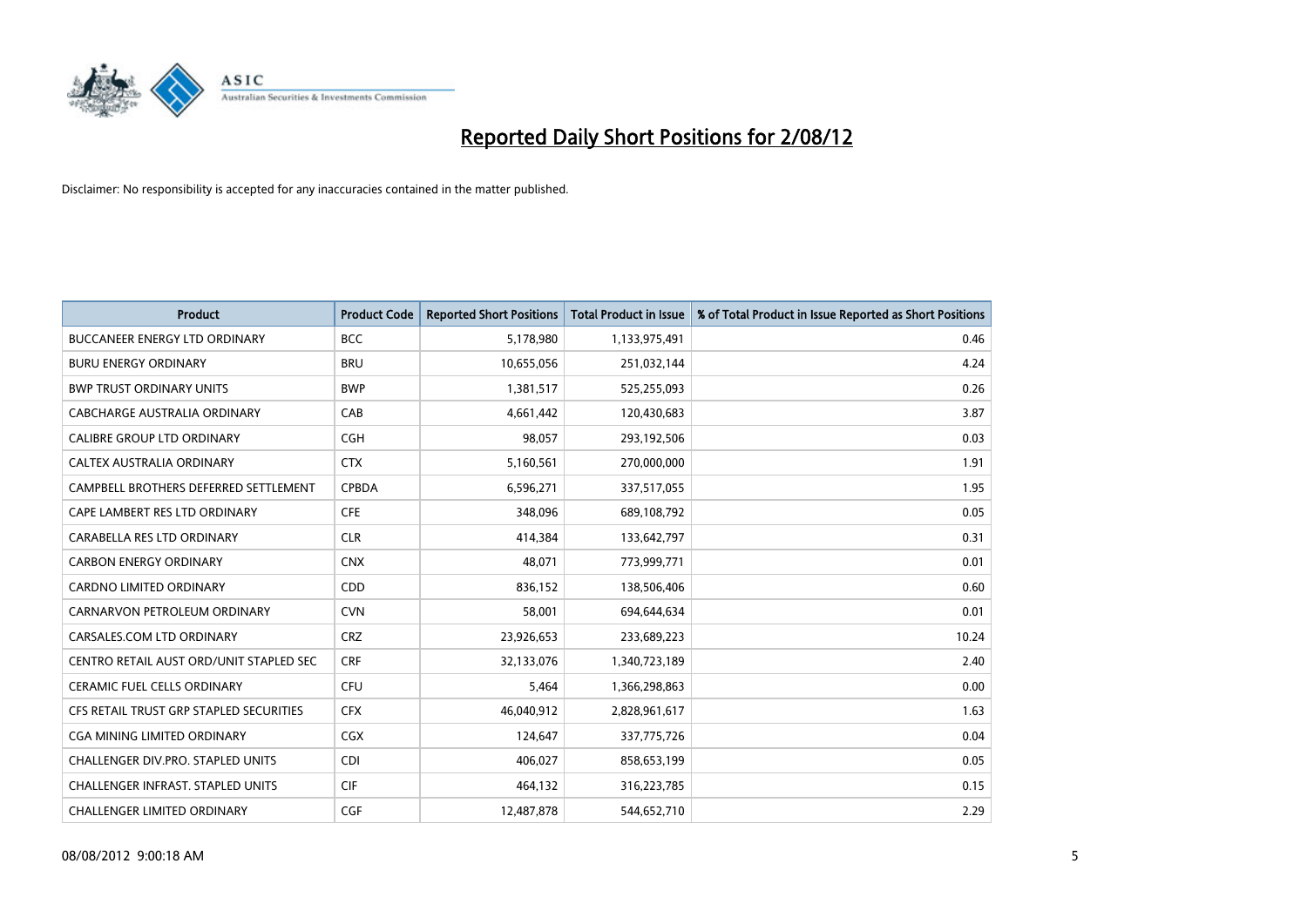

| <b>Product</b>                          | <b>Product Code</b> | <b>Reported Short Positions</b> | <b>Total Product in Issue</b> | % of Total Product in Issue Reported as Short Positions |
|-----------------------------------------|---------------------|---------------------------------|-------------------------------|---------------------------------------------------------|
| CHARTER HALL GROUP STAPLED US PROHIBIT. | <b>CHC</b>          | 347,263                         | 298,839,688                   | 0.12                                                    |
| <b>CHARTER HALL RETAIL UNITS</b>        | <b>CQR</b>          | 695,249                         | 299,628,571                   | 0.23                                                    |
| <b>CHORUS LIMITED ORDINARY</b>          | <b>CNU</b>          | 1,150,284                       | 385,082,123                   | 0.30                                                    |
| CITIGOLD CORP LTD ORDINARY              | <b>CTO</b>          | 1,355,317                       | 1,238,622,051                 | 0.11                                                    |
| <b>CLOUGH LIMITED ORDINARY</b>          | <b>CLO</b>          | 114,195                         | 773,787,656                   | 0.01                                                    |
| <b>CNPR GRP UNITS/ORD STAPLED</b>       | <b>CNP</b>          | 2,537                           | 972,414,514                   | 0.00                                                    |
| COAL OF AFRICA LTD ORDINARY             | <b>CZA</b>          | 288,460                         | 685,472,236                   | 0.04                                                    |
| <b>COALSPUR MINES LTD ORDINARY</b>      | <b>CPL</b>          | 12,491,256                      | 620,729,899                   | 2.01                                                    |
| <b>COBAR CONSOLIDATED ORDINARY</b>      | CCU                 | 261,733                         | 210,101,187                   | 0.12                                                    |
| COCA-COLA AMATIL ORDINARY               | <b>CCL</b>          | 6,658,502                       | 761,319,007                   | 0.87                                                    |
| <b>COCHLEAR LIMITED ORDINARY</b>        | <b>COH</b>          | 5,786,649                       | 56,929,432                    | 10.16                                                   |
| COCKATOO COAL ORDINARY                  | <b>COK</b>          | 16,107,877                      | 1,016,746,908                 | 1.58                                                    |
| <b>COFFEY INTERNATIONAL ORDINARY</b>    | <b>COF</b>          | 127,402                         | 255,833,165                   | 0.05                                                    |
| <b>COKAL LTD ORDINARY</b>               | <b>CKA</b>          | 65,563                          | 411,046,892                   | 0.02                                                    |
| <b>COLLINS FOODS LTD ORDINARY</b>       | <b>CKF</b>          | 23,670                          | 93,000,003                    | 0.03                                                    |
| COMMONWEALTH BANK, ORDINARY             | <b>CBA</b>          | 30,332,736                      | 1,592,154,780                 | 1.91                                                    |
| <b>COMMONWEALTH PROP ORDINARY UNITS</b> | <b>CPA</b>          | 25,894,368                      | 2,347,003,413                 | 1.10                                                    |
| <b>COMPASS RESOURCES ORDINARY</b>       | <b>CMR</b>          | 7,472                           | 1,403,744,100                 | 0.00                                                    |
| <b>COMPUTERSHARE LTD ORDINARY</b>       | <b>CPU</b>          | 4,656,646                       | 555,664,059                   | 0.84                                                    |
| CONSOLIDATED MEDIA. ORDINARY            | <b>CMI</b>          | 1,158,431                       | 561,834,996                   | 0.21                                                    |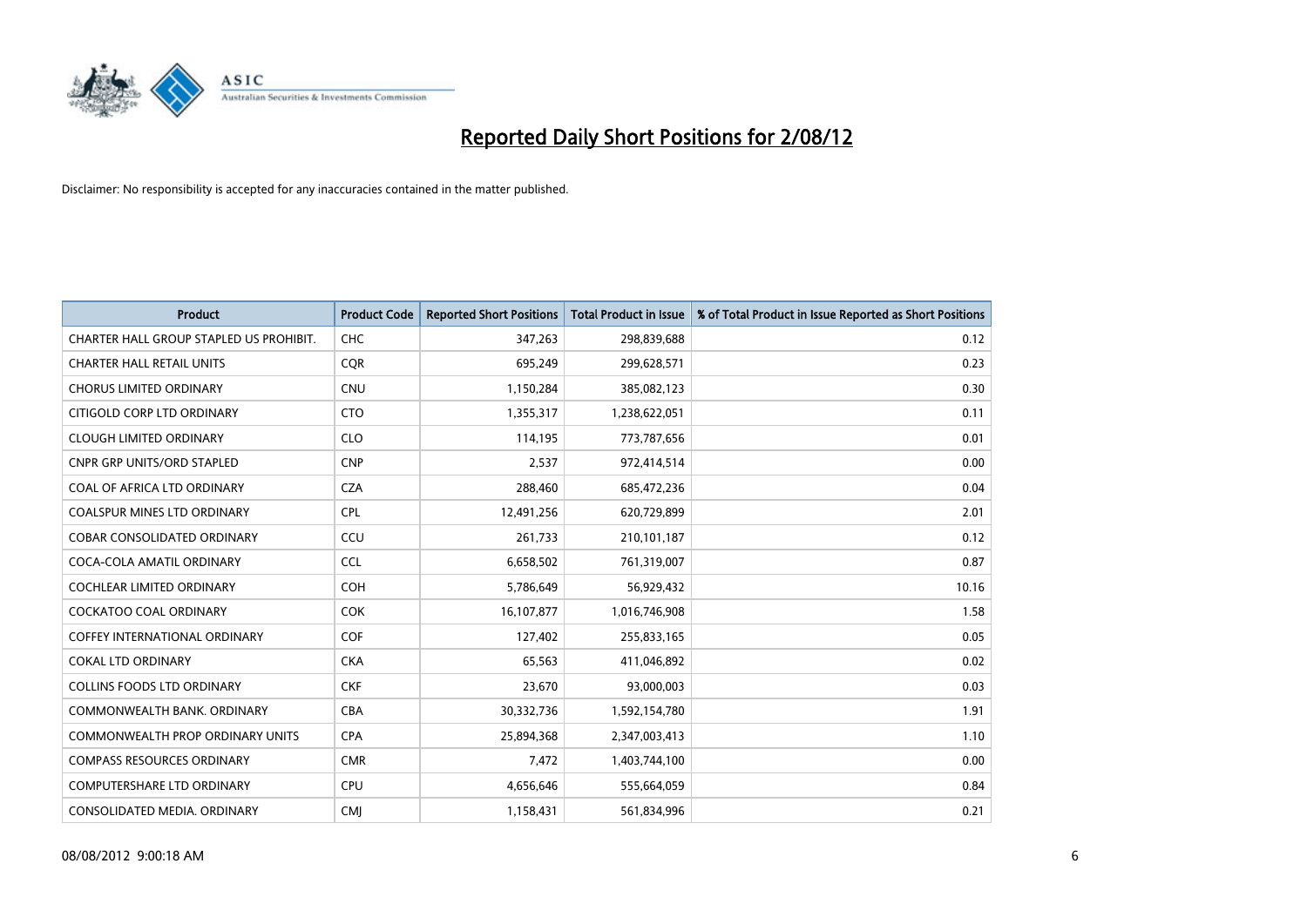

| <b>Product</b>                          | <b>Product Code</b> | <b>Reported Short Positions</b> | <b>Total Product in Issue</b> | % of Total Product in Issue Reported as Short Positions |
|-----------------------------------------|---------------------|---------------------------------|-------------------------------|---------------------------------------------------------|
| CONTINENTAL COAL LTD ORDINARY           | <b>CCC</b>          | 983                             | 439,855,399                   | 0.00                                                    |
| <b>COOPER ENERGY LTD ORDINARY</b>       | <b>COE</b>          | 41,557                          | 328,694,257                   | 0.01                                                    |
| <b>CREDIT CORP GROUP ORDINARY</b>       | <b>CCP</b>          | 36,417                          | 45,571,114                    | 0.08                                                    |
| <b>CROMWELL PROP STAPLED SECURITIES</b> | <b>CMW</b>          | 4,029                           | 1,169,688,943                 | 0.00                                                    |
| <b>CROWN LIMITED ORDINARY</b>           | <b>CWN</b>          | 3,949,654                       | 728,394,185                   | 0.54                                                    |
| <b>CSG LIMITED ORDINARY</b>             | CSV                 | 583,626                         | 282,567,499                   | 0.21                                                    |
| <b>CSL LIMITED ORDINARY</b>             | <b>CSL</b>          | 4,988,366                       | 506,612,513                   | 0.98                                                    |
| <b>CSR LIMITED ORDINARY</b>             | <b>CSR</b>          | 47,376,051                      | 506,000,315                   | 9.36                                                    |
| <b>CUDECO LIMITED ORDINARY</b>          | CDU                 | 5,375,017                       | 189, 185, 878                 | 2.84                                                    |
| DART ENERGY LTD ORDINARY                | <b>DTE</b>          | 17,155,383                      | 769,240,406                   | 2.23                                                    |
| DAVID JONES LIMITED ORDINARY            | <b>DJS</b>          | 45,507,445                      | 528,655,600                   | 8.61                                                    |
| <b>DECMIL GROUP LIMITED ORDINARY</b>    | <b>DCG</b>          | 308,975                         | 167, 117, 757                 | 0.18                                                    |
| DEEP YELLOW LIMITED ORDINARY            | <b>DYL</b>          | 565,000                         | 1,255,645,497                 | 0.04                                                    |
| DEXUS PROPERTY GROUP STAPLED UNITS      | <b>DXS</b>          | 15,723,364                      | 4,839,024,176                 | 0.32                                                    |
| DISCOVERY METALS LTD ORDINARY           | <b>DML</b>          | 23,202,305                      | 442,128,231                   | 5.25                                                    |
| DIERRIWARRH ORDINARY                    | <b>DIW</b>          | 120                             | 217,103,019                   | 0.00                                                    |
| DOMINO PIZZA ENTERPR ORDINARY           | <b>DMP</b>          | 274,662                         | 69,899,674                    | 0.39                                                    |
| DORAY MINERALS LTD ORDINARY             | <b>DRM</b>          | 95,408                          | 81,626,525                    | 0.12                                                    |
| DOWNER EDI LIMITED ORDINARY             | <b>DOW</b>          | 8,104,986                       | 429,100,296                   | 1.89                                                    |
| DRILLSEARCH ENERGY ORDINARY             | <b>DLS</b>          | 5,800,258                       | 386,468,803                   | 1.50                                                    |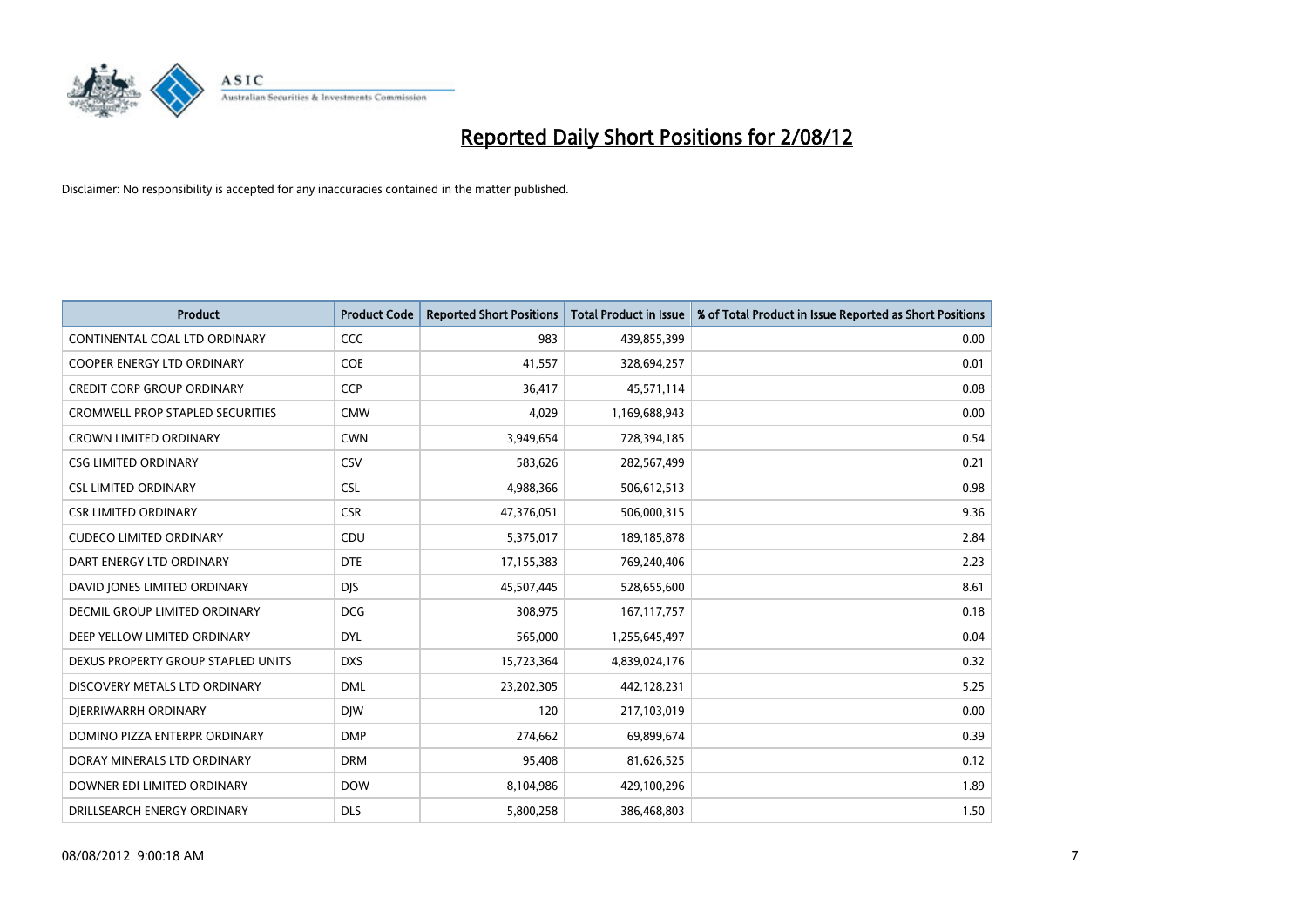

| <b>Product</b>                               | <b>Product Code</b> | <b>Reported Short Positions</b> | <b>Total Product in Issue</b> | % of Total Product in Issue Reported as Short Positions |
|----------------------------------------------|---------------------|---------------------------------|-------------------------------|---------------------------------------------------------|
| DUET GROUP STAPLED US PROHIBIT.              | <b>DUE</b>          | 6,154,590                       | 1,109,831,386                 | 0.55                                                    |
| DULUXGROUP LIMITED ORDINARY                  | <b>DLX</b>          | 9,416,119                       | 368,984,902                   | 2.55                                                    |
| <b>DWS LTD ORDINARY</b>                      | <b>DWS</b>          | 4,050                           | 132,362,763                   | 0.00                                                    |
| ECHO ENTERTAINMENT ORDINARY                  | <b>EGP</b>          | 14,746,536                      | 825,672,730                   | 1.79                                                    |
| <b>ELDERS LIMITED ORDINARY</b>               | <b>ELD</b>          | 16,253,743                      | 448,598,480                   | 3.62                                                    |
| ELDORADO GOLD CORP CDI 1:1                   | EAU                 | 13,246                          | 4,815,508                     | 0.28                                                    |
| ELEMENTAL MINERALS ORDINARY                  | <b>ELM</b>          | 366,228                         | 243,614,280                   | 0.15                                                    |
| ELEMENTOS LIMITED ORDINARY                   | <b>ELT</b>          | 16                              | 82,383,526                    | 0.00                                                    |
| <b>EMECO HOLDINGS ORDINARY</b>               | EHL                 | 7,847,503                       | 631,237,586                   | 1.24                                                    |
| <b>ENDEAVOUR MIN CORP CDI 1:1</b>            | <b>EVR</b>          | 3,687                           | 117,438,458                   | 0.00                                                    |
| ENERGY RESOURCES ORDINARY 'A'                | <b>ERA</b>          | 7,771,573                       | 517,725,062                   | 1.50                                                    |
| <b>ENERGY WORLD CORPOR, ORDINARY</b>         | <b>EWC</b>          | 18,332,625                      | 1,734,166,672                 | 1.06                                                    |
| <b>ENVESTRA LIMITED ORDINARY</b>             | <b>ENV</b>          | 15,960,380                      | 1,572,392,111                 | 1.02                                                    |
| EQUATORIAL RES LTD ORDINARY                  | EQX                 | 101,234                         | 117,235,353                   | 0.09                                                    |
| EUREKA ENERGY LTD ORDINARY                   | <b>EKA</b>          | 386,000                         | 237,764,050                   | 0.16                                                    |
| EVOLUTION MINING LTD ORDINARY                | <b>EVN</b>          | 2,103,535                       | 707,105,713                   | 0.30                                                    |
| <b>EXCO RESOURCES LTD ORDINARY</b>           | <b>EXS</b>          | 60                              | 356,044,187                   | 0.00                                                    |
| FAIRFAX MEDIA LTD ORDINARY                   | <b>FXJ</b>          | 301,243,109                     | 2,351,955,725                 | 12.81                                                   |
| <b>FAR LTD ORDINARY</b>                      | <b>FAR</b>          | 21,000,000                      | 2,499,846,742                 | 0.84                                                    |
| <b>FKP PROPERTY GROUP STAPLED SECURITIES</b> | <b>FKP</b>          | 31,778,627                      | 1,212,083,417                 | 2.62                                                    |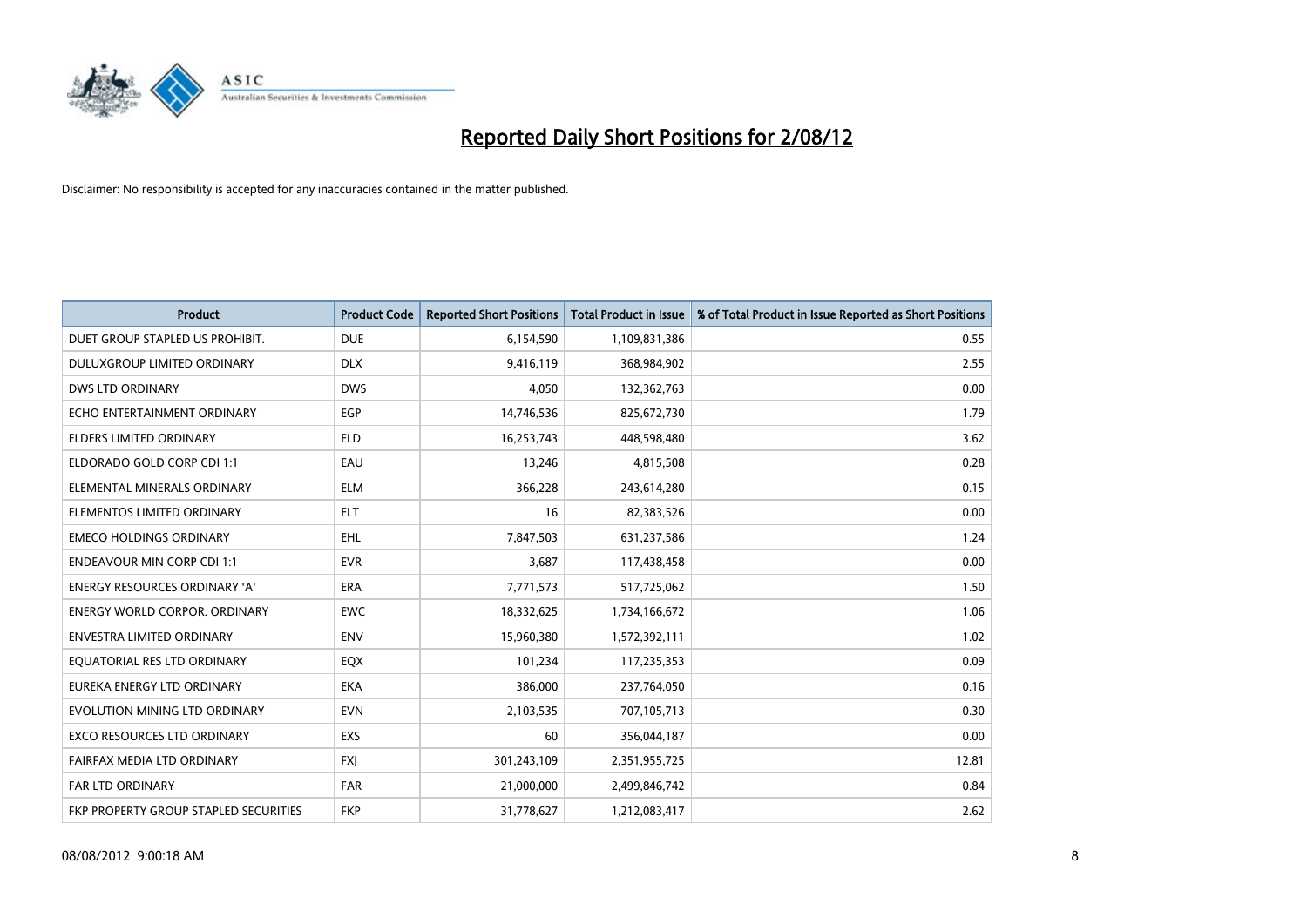

| <b>Product</b>                            | <b>Product Code</b> | <b>Reported Short Positions</b> | <b>Total Product in Issue</b> | % of Total Product in Issue Reported as Short Positions |
|-------------------------------------------|---------------------|---------------------------------|-------------------------------|---------------------------------------------------------|
| FLEETWOOD CORP ORDINARY                   | <b>FWD</b>          | 243,351                         | 59,217,993                    | 0.41                                                    |
| FLETCHER BUILDING ORDINARY                | <b>FBU</b>          | 10,141,414                      | 682,866,936                   | 1.49                                                    |
| <b>FLEXIGROUP LIMITED ORDINARY</b>        | <b>FXL</b>          | 753,953                         | 282,113,791                   | 0.27                                                    |
| <b>FLIGHT CENTRE ORDINARY</b>             | <b>FLT</b>          | 13,402,184                      | 100,047,288                   | 13.40                                                   |
| FLINDERS MINES LTD ORDINARY               | <b>FMS</b>          | 1,094,911                       | 1,821,300,404                 | 0.06                                                    |
| <b>FOCUS MINERALS LTD ORDINARY</b>        | <b>FML</b>          | 19,054                          | 4,320,773,701                 | 0.00                                                    |
| <b>FORGE GROUP LIMITED ORDINARY</b>       | FGE                 | 370,801                         | 86,169,014                    | 0.43                                                    |
| <b>FORTESCUE METALS GRP ORDINARY</b>      | <b>FMG</b>          | 174,468,936                     | 3,113,798,659                 | 5.60                                                    |
| <b>G.U.D. HOLDINGS ORDINARY</b>           | <b>GUD</b>          | 1,185,469                       | 70,803,455                    | 1.67                                                    |
| <b>GALAXY RESOURCES ORDINARY</b>          | GXY                 | 3,807,738                       | 506,359,381                   | 0.75                                                    |
| <b>GENETIC TECHNOLOGIES ORDINARY</b>      | GTG                 | 545,400                         | 464,771,819                   | 0.12                                                    |
| <b>GEODYNAMICS LIMITED ORDINARY</b>       | GDY                 | 850                             | 406,452,608                   | 0.00                                                    |
| <b>GINDALBIE METALS LTD ORDINARY</b>      | <b>GBG</b>          | 51,597,458                      | 1,247,487,454                 | 4.14                                                    |
| <b>GOODMAN FIELDER, ORDINARY</b>          | <b>GFF</b>          | 42,033,567                      | 1,955,559,207                 | 2.15                                                    |
| <b>GOODMAN GROUP STAPLED US PROHIBIT.</b> | <b>GMG</b>          | 11,128,281                      | 1,605,107,475                 | 0.69                                                    |
| <b>GPT GROUP STAPLED SEC.</b>             | <b>GPT</b>          | 5,227,490                       | 1,766,785,075                 | 0.30                                                    |
| <b>GRAINCORP LIMITED A CLASS ORDINARY</b> | <b>GNC</b>          | 1,739,592                       | 198,318,900                   | 0.88                                                    |
| <b>GRANGE RESOURCES. ORDINARY</b>         | <b>GRR</b>          | 2,020,800                       | 1,155,487,102                 | 0.17                                                    |
| <b>GREENLAND MIN EN LTD ORDINARY</b>      | GGG                 | 3,671,590                       | 416,390,488                   | 0.88                                                    |
| <b>GRYPHON MINERALS LTD ORDINARY</b>      | GRY                 | 17,411,108                      | 348.264.983                   | 5.00                                                    |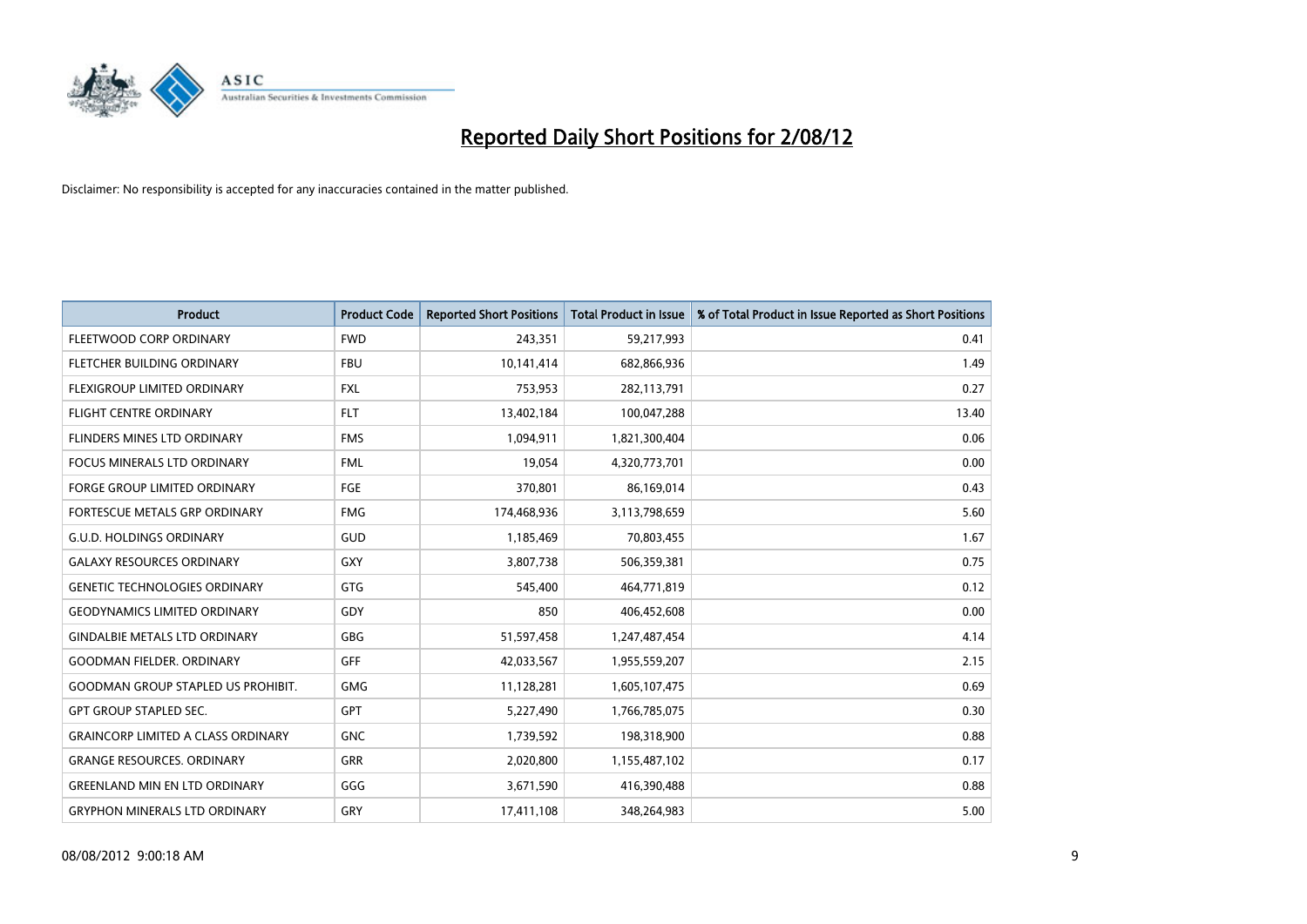

| <b>Product</b>                               | <b>Product Code</b> | <b>Reported Short Positions</b> | <b>Total Product in Issue</b> | % of Total Product in Issue Reported as Short Positions |
|----------------------------------------------|---------------------|---------------------------------|-------------------------------|---------------------------------------------------------|
| <b>GUILDFORD COAL LTD ORDINARY</b>           | <b>GUF</b>          | 1,933,435                       | 476,867,530                   | 0.41                                                    |
| <b>GUIARAT NRE COAL LTD ORDINARY</b>         | <b>GNM</b>          | 663,000                         | 1,093,137,858                 | 0.06                                                    |
| <b>GUNNS LIMITED ORDINARY</b>                | <b>GNS</b>          | 54,878,063                      | 848,401,559                   | 6.47                                                    |
| <b>GWA GROUP LTD ORDINARY</b>                | <b>GWA</b>          | 15,337,934                      | 302,005,514                   | 5.08                                                    |
| HARVEY NORMAN ORDINARY                       | <b>HVN</b>          | 102,139,666                     | 1,062,316,784                 | 9.61                                                    |
| HASTIE GROUP LIMITED ORDINARY                | <b>HST</b>          | 210,891                         | 137,353,504                   | 0.15                                                    |
| <b>HASTINGS DIVERSIFIED STAPLED SECURITY</b> | <b>HDF</b>          | 1,122,865                       | 530,001,072                   | 0.21                                                    |
| <b>HENDERSON GROUP CDI 1:1</b>               | <b>HGG</b>          | 6,350,717                       | 707,807,610                   | 0.90                                                    |
| HFA HOLDINGS LIMITED ORDINARY                | <b>HFA</b>          | 3,809                           | 117,332,831                   | 0.00                                                    |
| HILLGROVE RES LTD ORDINARY                   | <b>HGO</b>          | 3,907,397                       | 912,901,046                   | 0.43                                                    |
| HILLS HOLDINGS LTD ORDINARY                  | <b>HIL</b>          | 2,972,333                       | 246,500,444                   | 1.21                                                    |
| HORIZON OIL LIMITED ORDINARY                 | <b>HZN</b>          | 27,094,376                      | 1,130,811,515                 | 2.40                                                    |
| ICON ENERGY LIMITED ORDINARY                 | <b>ICN</b>          | 72                              | 469,301,394                   | 0.00                                                    |
| <b>IINET LIMITED ORDINARY</b>                | <b>IIN</b>          | 28,339                          | 160,968,847                   | 0.02                                                    |
| <b>ILUKA RESOURCES ORDINARY</b>              | ILU                 | 38,072,413                      | 418,700,517                   | 9.09                                                    |
| <b>IMDEX LIMITED ORDINARY</b>                | <b>IMD</b>          | 458,415                         | 208,235,426                   | 0.22                                                    |
| <b>INCITEC PIVOT ORDINARY</b>                | <b>IPL</b>          | 3,325,028                       | 1,628,730,107                 | 0.20                                                    |
| INDEPENDENCE GROUP ORDINARY                  | <b>IGO</b>          | 11,428,853                      | 232,882,535                   | 4.91                                                    |
| <b>INDOPHIL RESOURCES ORDINARY</b>           | <b>IRN</b>          | 1,191,704                       | 1,203,146,194                 | 0.10                                                    |
| INDUSTREA LIMITED ORDINARY                   | <b>IDL</b>          | 469,998                         | 370,268,218                   | 0.13                                                    |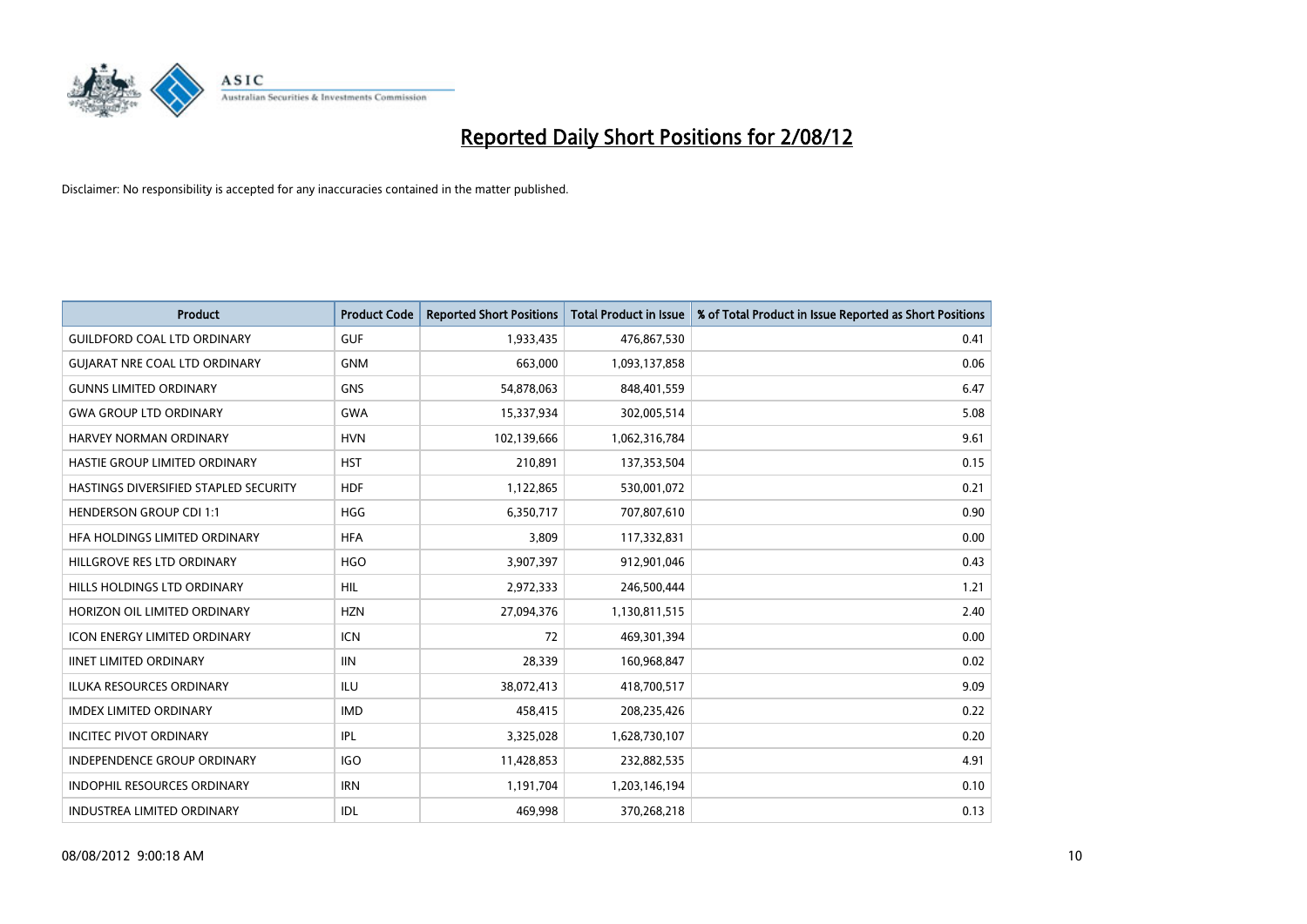

| <b>Product</b>                                  | <b>Product Code</b> | <b>Reported Short Positions</b> | <b>Total Product in Issue</b> | % of Total Product in Issue Reported as Short Positions |
|-------------------------------------------------|---------------------|---------------------------------|-------------------------------|---------------------------------------------------------|
| <b>INFIGEN ENERGY STAPLED SECURITIES</b>        | <b>IFN</b>          | 4,814,547                       | 762,265,972                   | 0.63                                                    |
| INSURANCE AUSTRALIA ORDINARY                    | IAG                 | 4,347,451                       | 2,079,034,021                 | 0.21                                                    |
| INTEGRA MINING LTD. ORDINARY                    | <b>IGR</b>          | 5,359,521                       | 934,440,899                   | 0.57                                                    |
| <b>INTREPID MINES ORDINARY</b>                  | <b>IAU</b>          | 9,460,809                       | 525,920,331                   | 1.80                                                    |
| <b>INVESTA OFFICE FUND STAPLED SECURITIES</b>   | <b>IOF</b>          | 2,766,607                       | 614,047,458                   | 0.45                                                    |
| <b>INVOCARE LIMITED ORDINARY</b>                | <b>IVC</b>          | 3,505,030                       | 110,030,298                   | 3.19                                                    |
| ION LIMITED ORDINARY                            | <b>ION</b>          | 164,453                         | 256,365,105                   | 0.06                                                    |
| <b>IOOF HOLDINGS LTD ORDINARY</b>               | <b>IFL</b>          | 1,607,717                       | 229,794,395                   | 0.70                                                    |
| <b>IPROPERTY GROUP LTD ORDINARY</b>             | <b>IPP</b>          | 400,000                         | 179,879,862                   | 0.22                                                    |
| <b>IRESS LIMITED ORDINARY</b>                   | <b>IRE</b>          | 3,651,388                       | 128,428,871                   | 2.84                                                    |
| <b>IRON ORE HOLDINGS ORDINARY</b>               | <b>IOH</b>          | 46,452                          | 161,330,094                   | 0.03                                                    |
| ISHARES MSCI AUS 200 ISHARES MSCI AUS 200       | <b>IOZ</b>          | 56,793                          | 5,253,191                     | 1.08                                                    |
| ISHARES MSCI HK CDI 1:1                         | <b>IHK</b>          | 1,406                           | 120,375,000                   | 0.00                                                    |
| ISHARES RUSSELL 2000 CDI 1:1                    | <b>IRU</b>          | 4,984                           | 147,350,000                   | 0.00                                                    |
| ISHARES S&P HIGH DIV ISHARES S&P HIGH DIV       | <b>IHD</b>          | 10,302                          | 4,303,291                     | 0.24                                                    |
| IVANHOE AUSTRALIA ORDINARY                      | <b>IVA</b>          | 4,235,657                       | 554,687,635                   | 0.76                                                    |
| <b>JAMES HARDIE INDUST CHESS DEPOSITARY INT</b> | <b>IHX</b>          | 10,530,098                      | 437,938,350                   | 2.40                                                    |
| <b>JB HI-FI LIMITED ORDINARY</b>                | <b>IBH</b>          | 20,903,178                      | 98,850,643                    | 21.15                                                   |
| <b>IUPITER MINES ORDINARY</b>                   | <b>IMS</b>          | 158                             | 2,056,834,044                 | 0.00                                                    |
| <b>KAGARA LTD ORDINARY</b>                      | KZL                 | 3,516,325                       | 798,953,117                   | 0.44                                                    |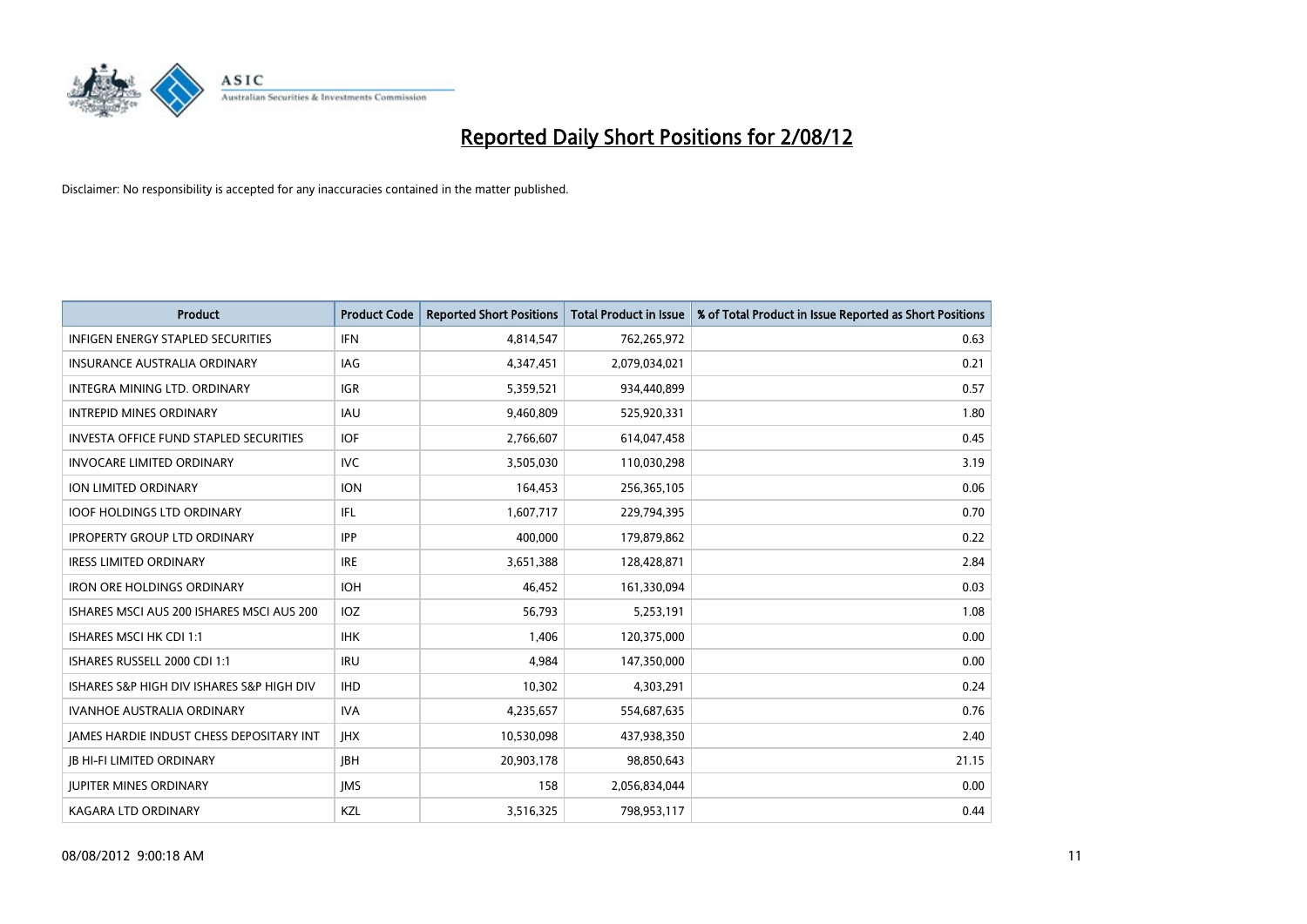

| <b>Product</b>                        | <b>Product Code</b> | <b>Reported Short Positions</b> | <b>Total Product in Issue</b> | % of Total Product in Issue Reported as Short Positions |
|---------------------------------------|---------------------|---------------------------------|-------------------------------|---------------------------------------------------------|
| KANGAROO RES LTD ORDINARY             | <b>KRL</b>          | 605                             | 3,434,430,012                 | 0.00                                                    |
| KAROON GAS AUSTRALIA ORDINARY         | <b>KAR</b>          | 924,787                         | 221,420,769                   | 0.42                                                    |
| KATHMANDU HOLD LTD ORDINARY           | <b>KMD</b>          | 1,092,755                       | 200,165,940                   | 0.55                                                    |
| <b>KBL MINING LIMITED ORDINARY</b>    | <b>KBL</b>          | 1,820                           | 285,421,456                   | 0.00                                                    |
| <b>KENTOR GOLD LIMITED ORDINARY</b>   | KGL                 | 290                             | 116,209,874                   | 0.00                                                    |
| KINGSGATE CONSOLID. ORDINARY          | <b>KCN</b>          | 5,984,198                       | 151,263,789                   | 3.96                                                    |
| KINGSROSE MINING LTD ORDINARY         | <b>KRM</b>          | 84,966                          | 289,210,845                   | 0.03                                                    |
| LEIGHTON HOLDINGS ORDINARY            | LEI                 | 12,148,076                      | 337,087,596                   | 3.60                                                    |
| LEND LEASE GROUP UNIT/ORD STAPLED     | LLC                 | 7,605,243                       | 572,789,827                   | 1.33                                                    |
| LINC ENERGY LTD ORDINARY              | <b>LNC</b>          | 44,036,440                      | 504,487,631                   | 8.73                                                    |
| LIQUEFIED NATURAL ORDINARY            | <b>LNG</b>          | 272,800                         | 267,699,015                   | 0.10                                                    |
| <b>LYNAS CORPORATION ORDINARY</b>     | <b>LYC</b>          | 189,551,572                     | 1,715,029,131                 | 11.05                                                   |
| M2 TELECOMMUNICATION ORDINARY         | <b>MTU</b>          | 1,839,039                       | 156,571,954                   | 1.17                                                    |
| <b>MACA LIMITED ORDINARY</b>          | <b>MLD</b>          | 916                             | 150,000,000                   | 0.00                                                    |
| <b>MACMAHON HOLDINGS ORDINARY</b>     | <b>MAH</b>          | 5,360,954                       | 741,316,038                   | 0.72                                                    |
| MACQ ATLAS ROADS GRP ORDINARY STAPLED | <b>MOA</b>          | 6,074,075                       | 478,531,436                   | 1.27                                                    |
| MACQUARIE GROUP LTD ORDINARY          | <b>MOG</b>          | 6,119,752                       | 345,782,213                   | 1.77                                                    |
| <b>MARENGO MINING ORDINARY</b>        | <b>MGO</b>          | 39,850                          | 1,137,078,446                 | 0.00                                                    |
| MATRIX C & E LTD ORDINARY             | <b>MCE</b>          | 858,551                         | 94,555,428                    | 0.91                                                    |
| MAVERICK DRILLING ORDINARY            | <b>MAD</b>          | 906,331                         | 292,104,090                   | 0.31                                                    |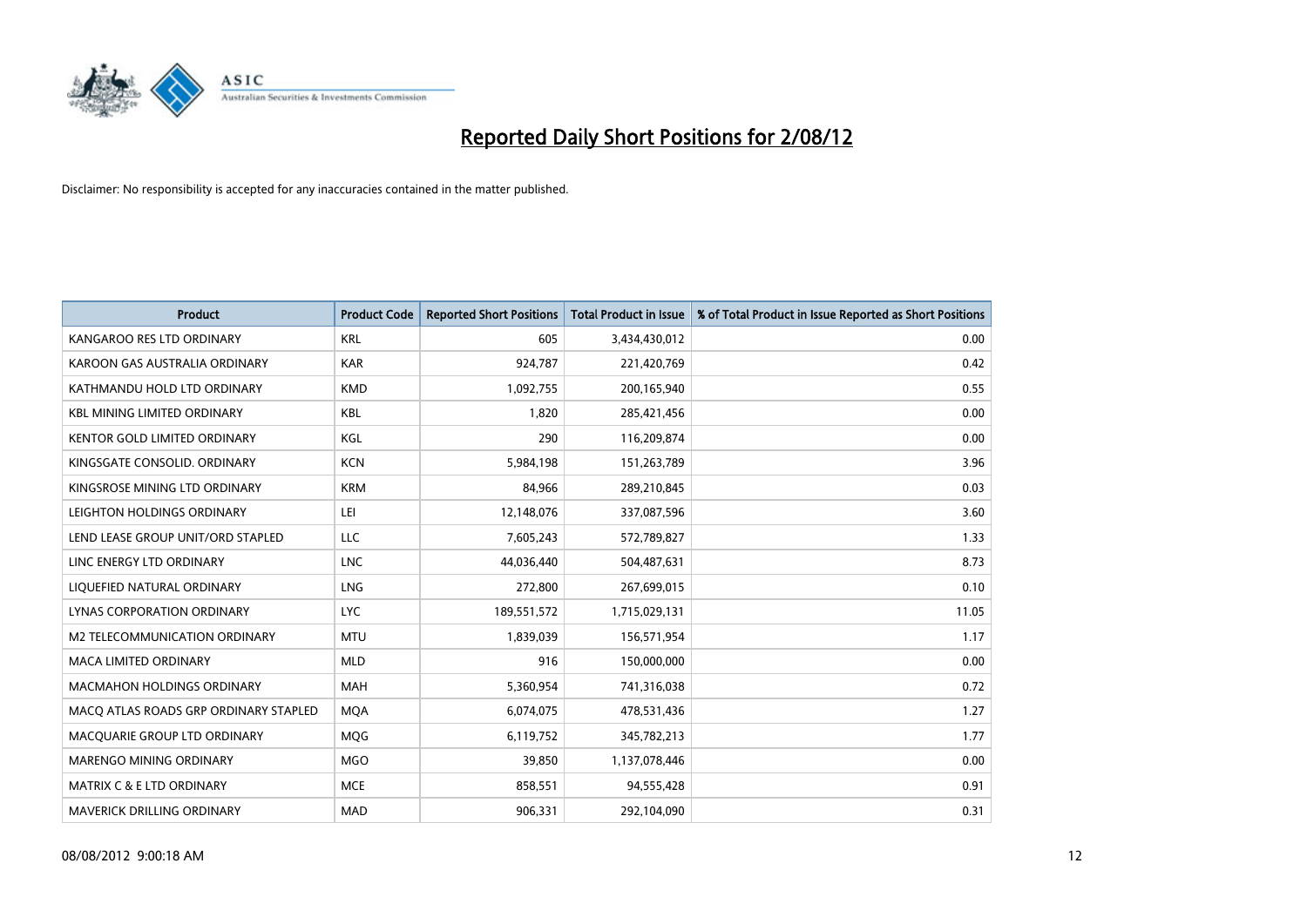

| <b>Product</b>                     | <b>Product Code</b> | <b>Reported Short Positions</b> | <b>Total Product in Issue</b> | % of Total Product in Issue Reported as Short Positions |
|------------------------------------|---------------------|---------------------------------|-------------------------------|---------------------------------------------------------|
| MCMILLAN SHAKESPEARE ORDINARY      | <b>MMS</b>          | 56.610                          | 74,523,965                    | 0.08                                                    |
| MEDUSA MINING LTD ORDINARY         | <b>MML</b>          | 1,604,380                       | 188,903,911                   | 0.85                                                    |
| MELBOURNE IT LIMITED ORDINARY      | <b>MLB</b>          | 300                             | 81,965,992                    | 0.00                                                    |
| MEO AUSTRALIA LTD ORDINARY         | <b>MEO</b>          | 5,121,251                       | 539,913,260                   | 0.95                                                    |
| <b>MERMAID MARINE ORDINARY</b>     | <b>MRM</b>          | 971,399                         | 219,453,350                   | 0.44                                                    |
| MESOBLAST LIMITED ORDINARY         | <b>MSB</b>          | 18,664,330                      | 284,478,361                   | 6.56                                                    |
| METALS X LIMITED ORDINARY          | <b>MLX</b>          | 2,302,620                       | 1,316,663,257                 | 0.17                                                    |
| METCASH LIMITED ORDINARY           | <b>MTS</b>          | 41,203,022                      | 880,704,786                   | 4.68                                                    |
| METGASCO LIMITED ORDINARY          | <b>MEL</b>          | 279,267                         | 337,414,140                   | 0.08                                                    |
| METMINCO LIMITED ORDINARY          | <b>MNC</b>          | 1,006,145                       | 1,749,541,573                 | 0.06                                                    |
| MICLYN EXP OFFSHR ORDINARY         | <b>MIO</b>          | 86,561                          | 278,515,705                   | 0.03                                                    |
| <b>MILTON CORPORATION ORDINARY</b> | <b>MLT</b>          | 12,800                          | 121,625,655                   | 0.01                                                    |
| MINCOR RESOURCES NL ORDINARY       | <b>MCR</b>          | 1,237,215                       | 188,208,274                   | 0.66                                                    |
| MINERAL DEPOSITS ORDINARY          | <b>MDL</b>          | 397,249                         | 83,538,786                    | 0.48                                                    |
| MINERAL RESOURCES, ORDINARY        | <b>MIN</b>          | 3,303,030                       | 184,856,018                   | 1.79                                                    |
| MIRABELA NICKEL LTD ORDINARY       | <b>MBN</b>          | 11,881,782                      | 876,571,645                   | 1.36                                                    |
| MIRVAC GROUP STAPLED SECURITIES    | <b>MGR</b>          | 11,699,888                      | 3,422,151,869                 | 0.34                                                    |
| MOLOPO ENERGY LTD ORDINARY         | <b>MPO</b>          | 583,944                         | 245,789,911                   | 0.24                                                    |
| <b>MONADELPHOUS GROUP ORDINARY</b> | <b>MND</b>          | 3,283,320                       | 88,674,327                    | 3.70                                                    |
| MORTGAGE CHOICE LTD ORDINARY       | <b>MOC</b>          | 2,270,632                       | 120,319,572                   | 1.89                                                    |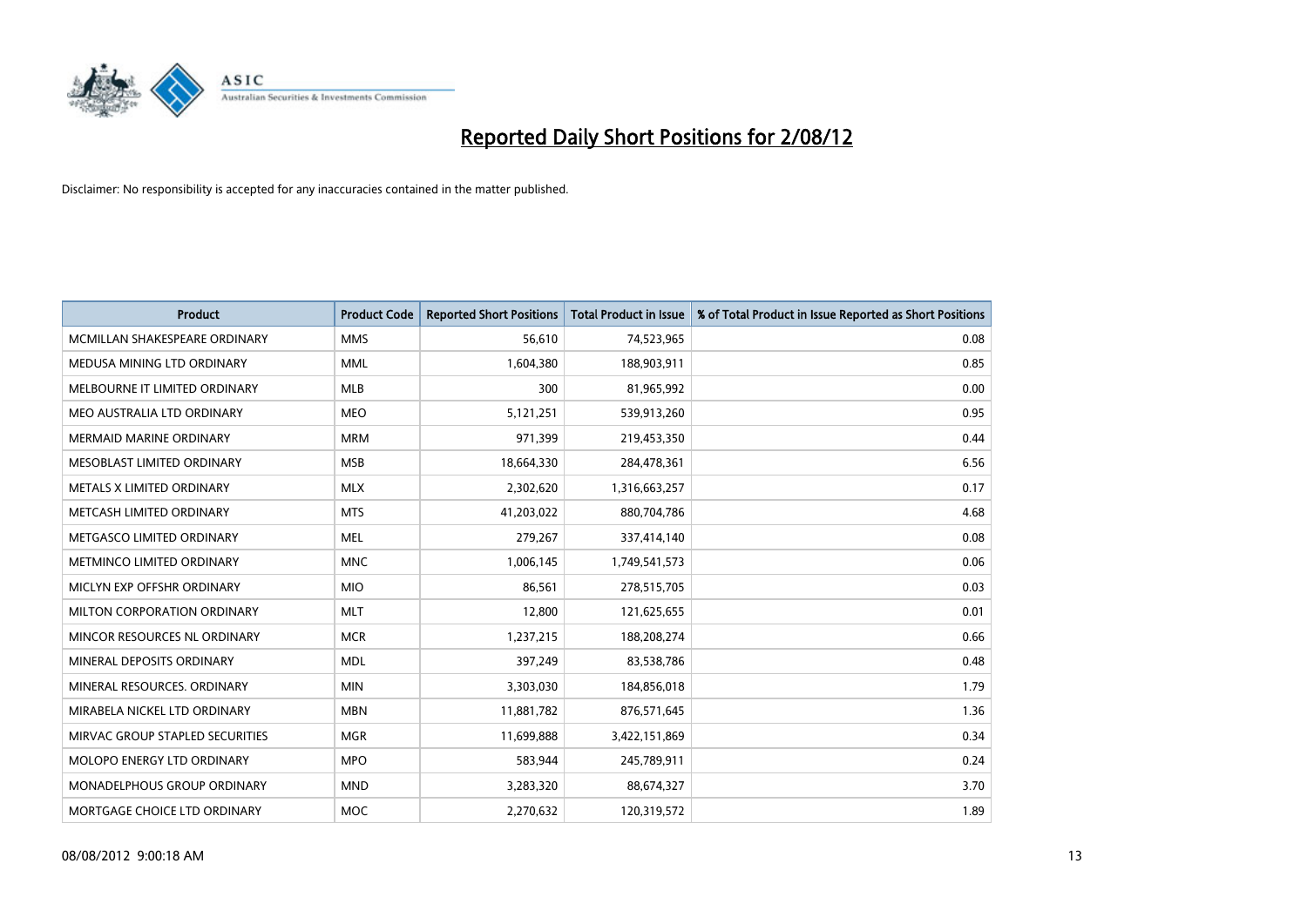

| <b>Product</b>                    | <b>Product Code</b> | <b>Reported Short Positions</b> | <b>Total Product in Issue</b> | % of Total Product in Issue Reported as Short Positions |
|-----------------------------------|---------------------|---------------------------------|-------------------------------|---------------------------------------------------------|
| <b>MOUNT GIBSON IRON ORDINARY</b> | <b>MGX</b>          | 8,071,754                       | 1,085,728,430                 | 0.74                                                    |
| MURCHISON METALS LTD ORDINARY     | <b>MMX</b>          | 1,547,288                       | 450,093,277                   | 0.34                                                    |
| <b>MYER HOLDINGS LTD ORDINARY</b> | <b>MYR</b>          | 57,594,674                      | 583,384,551                   | 9.87                                                    |
| MYSTATE LIMITED ORDINARY          | <b>MYS</b>          | 18,549                          | 86,977,573                    | 0.02                                                    |
| NATIONAL AUST, BANK ORDINARY      | <b>NAB</b>          | 12,805,314                      | 2,273,158,183                 | 0.56                                                    |
| NAVITAS LIMITED ORDINARY          | <b>NVT</b>          | 11,034,052                      | 375,318,628                   | 2.94                                                    |
| NEON ENERGY LIMITED ORDINARY      | <b>NEN</b>          | 691.708                         | 439,189,518                   | 0.16                                                    |
| NEW HOPE CORPORATION ORDINARY     | <b>NHC</b>          | 2,682,527                       | 830,411,534                   | 0.32                                                    |
| NEWCREST MINING ORDINARY          | <b>NCM</b>          | 1,223,747                       | 765,000,000                   | 0.16                                                    |
| NEWS CORP A NON-VOTING CDI        | <b>NWSLV</b>        | 3,510,489                       | 1,573,004,738                 | 0.22                                                    |
| NEWS CORP B VOTING CDI            | <b>NWS</b>          | 1,079,594                       | 798,520,953                   | 0.14                                                    |
| NEWSAT LIMITED ORDINARY           | <b>NWT</b>          | 70,000                          | 233,052,157                   | 0.03                                                    |
| NEXTDC LIMITED ORDINARY           | <b>NXT</b>          | 2,248,205                       | 150,602,388                   | 1.49                                                    |
| NEXUS ENERGY LIMITED ORDINARY     | <b>NXS</b>          | 3,931,170                       | 1,329,821,159                 | 0.30                                                    |
| NIDO PETROLEUM ORDINARY           | <b>NDO</b>          | 105,313                         | 1,390,829,818                 | 0.01                                                    |
| NOBLE MINERAL RES ORDINARY        | <b>NMG</b>          | 4,401,542                       | 610,147,952                   | 0.72                                                    |
| NORFOLK GROUP ORDINARY            | <b>NFK</b>          | 550                             | 158,890,730                   | 0.00                                                    |
| NORTHERN IRON LTD ORDINARY        | <b>NFE</b>          | 200,620                         | 369,980,113                   | 0.05                                                    |
| NORTHERN STAR ORDINARY            | <b>NST</b>          | 3,273,642                       | 408,788,032                   | 0.80                                                    |
| NORTON GOLD FIELDS ORDINARY       | <b>NGF</b>          | 1,500,000                       | 849,580,265                   | 0.18                                                    |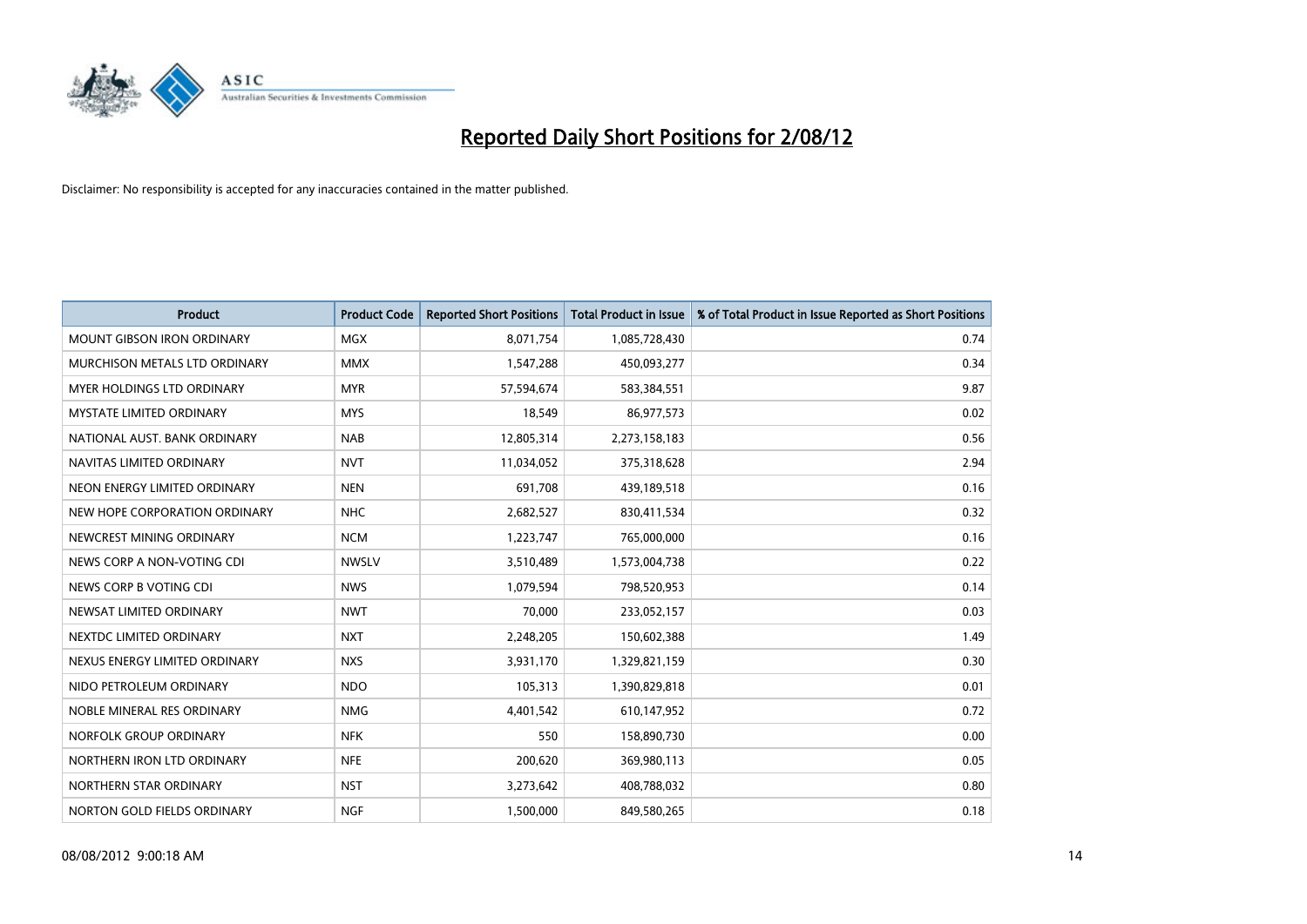

| <b>Product</b>                        | <b>Product Code</b> | <b>Reported Short Positions</b> | <b>Total Product in Issue</b> | % of Total Product in Issue Reported as Short Positions |
|---------------------------------------|---------------------|---------------------------------|-------------------------------|---------------------------------------------------------|
| NRW HOLDINGS LIMITED ORDINARY         | <b>NWH</b>          | 488,663                         | 278,888,011                   | 0.18                                                    |
| NUFARM LIMITED ORDINARY               | <b>NUF</b>          | 5,578,711                       | 262,142,247                   | 2.13                                                    |
| OAKTON LIMITED ORDINARY               | <b>OKN</b>          | 604,468                         | 91,721,874                    | 0.66                                                    |
| OCEANAGOLD CORP. CHESS DEPOSITARY INT | <b>OGC</b>          | 410,713                         | 262,982,710                   | 0.16                                                    |
| OIL SEARCH LTD ORDINARY               | OSH                 | 6,342,844                       | 1,331,356,047                 | 0.48                                                    |
| OM HOLDINGS LIMITED ORDINARY          | OMH                 | 5,194,525                       | 604,105,150                   | 0.86                                                    |
| OPUS GROUP LTD ORDINARY               | <b>OPG</b>          | 1,758                           | 53,678,177                    | 0.00                                                    |
| ORICA LIMITED ORDINARY                | ORI                 | 2,880,671                       | 365,642,802                   | 0.79                                                    |
| ORIGIN ENERGY ORDINARY                | <b>ORG</b>          | 5,756,714                       | 1,089,593,153                 | 0.53                                                    |
| OROCOBRE LIMITED ORDINARY             | <b>ORE</b>          | 110,677                         | 103,195,029                   | 0.11                                                    |
| OROTONGROUP LIMITED ORDINARY          | ORL                 | 272,900                         | 40,880,902                    | 0.67                                                    |
| OZ MINERALS ORDINARY                  | OZL                 | 7,438,496                       | 303,920,022                   | 2.45                                                    |
| PACIFIC BRANDS ORDINARY               | <b>PBG</b>          | 6,292,709                       | 912,915,695                   | 0.69                                                    |
| PALADIN ENERGY LTD ORDINARY           | <b>PDN</b>          | 71,036,099                      | 835,645,290                   | 8.50                                                    |
| PANAUST LIMITED ORDINARY              | <b>PNA</b>          | 2,928,123                       | 604,599,995                   | 0.48                                                    |
| PANCONTINENTAL OIL ORDINARY           | PCL                 | 600,000                         | 1,123,444,094                 | 0.05                                                    |
| PANORAMIC RESOURCES ORDINARY          | PAN                 | 2,305,977                       | 238,714,560                   | 0.97                                                    |
| PAPERLINX LIMITED ORDINARY            | <b>PPX</b>          | 1,694,761                       | 609,280,761                   | 0.28                                                    |
| PAPILLON RES LTD ORDINARY             | <b>PIR</b>          | 819,199                         | 244,150,830                   | 0.34                                                    |
| PEET LIMITED ORDINARY                 | <b>PPC</b>          | 1,068,078                       | 320,170,604                   | 0.33                                                    |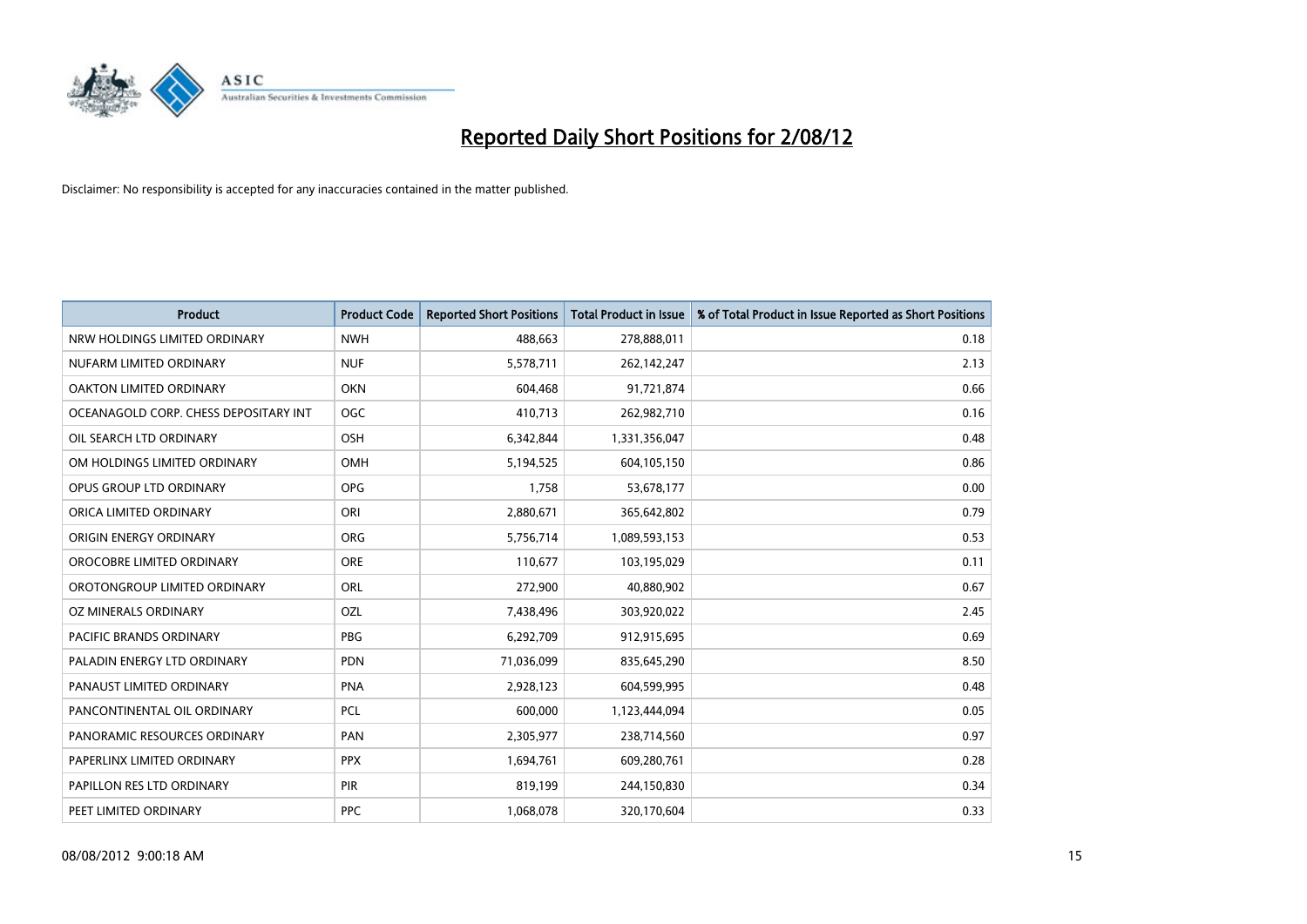

| <b>Product</b>                 | <b>Product Code</b> | <b>Reported Short Positions</b> | <b>Total Product in Issue</b> | % of Total Product in Issue Reported as Short Positions |
|--------------------------------|---------------------|---------------------------------|-------------------------------|---------------------------------------------------------|
| PERILYA LIMITED ORDINARY       | PEM                 | 223,469                         | 769,316,426                   | 0.03                                                    |
| PERPETUAL LIMITED ORDINARY     | PPT                 | 2,077,288                       | 41,980,678                    | 4.95                                                    |
| PERSEUS MINING LTD ORDINARY    | PRU                 | 11,683,307                      | 457,962,088                   | 2.55                                                    |
| PHARMAXIS LTD ORDINARY         | <b>PXS</b>          | 3,632,598                       | 307,810,989                   | 1.18                                                    |
| PLATINUM ASSET ORDINARY        | <b>PTM</b>          | 10,904,849                      | 561,347,878                   | 1.94                                                    |
| PLATINUM AUSTRALIA ORDINARY    | PLA                 | 836,127                         | 504,968,043                   | 0.17                                                    |
| PMI GOLD CORP CDI 1:1          | <b>PVM</b>          | 42,626                          | 72,583,668                    | 0.06                                                    |
| PMP LIMITED ORDINARY           | <b>PMP</b>          | 143,289                         | 323,781,124                   | 0.04                                                    |
| PREMIER INVESTMENTS ORDINARY   | <b>PMV</b>          | 560,093                         | 155,260,478                   | 0.36                                                    |
| PRIMA BIOMED LTD ORDINARY      | <b>PRR</b>          | 4,350,000                       | 1,066,063,388                 | 0.41                                                    |
| PRIMARY HEALTH CARE ORDINARY   | <b>PRY</b>          | 15,053,799                      | 501,717,314                   | 3.00                                                    |
| PRIMEAG AUSTRALIA ORDINARY     | PAG                 | 102,065                         | 266,394,444                   | 0.04                                                    |
| PROGRAMMED ORDINARY            | PRG                 | 448,528                         | 118,175,280                   | 0.38                                                    |
| <b>QANTAS AIRWAYS ORDINARY</b> | QAN                 | 13,142,843                      | 2,265,123,620                 | 0.58                                                    |
| OBE INSURANCE GROUP ORDINARY   | <b>OBE</b>          | 52,276,909                      | 1,181,684,901                 | 4.42                                                    |
| OR NATIONAL LIMITED ORDINARY   | <b>ORN</b>          | 13,171,838                      | 2,440,000,000                 | 0.54                                                    |
| ORXPHARMA LTD ORDINARY         | <b>QRX</b>          | 197,335                         | 144,577,206                   | 0.14                                                    |
| QUBE LOGISTICS HLDG ORDINARY   | QUB                 | 6,011,287                       | 921,407,185                   | 0.65                                                    |
| RAMELIUS RESOURCES ORDINARY    | <b>RMS</b>          | 1,476,511                       | 336,116,949                   | 0.44                                                    |
| RAMSAY HEALTH CARE ORDINARY    | <b>RHC</b>          | 2,517,587                       | 202,081,252                   | 1.25                                                    |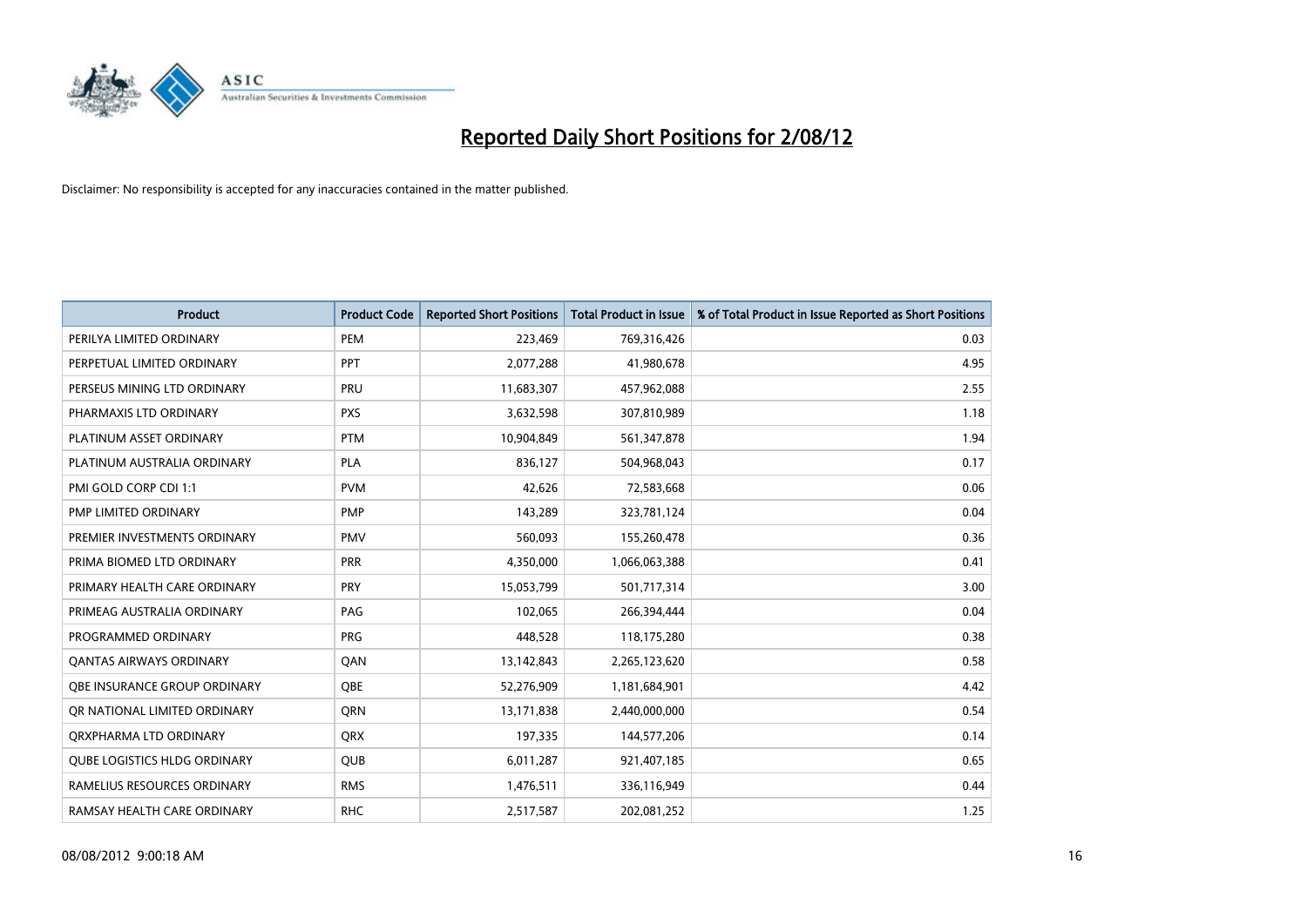

| <b>Product</b>                      | <b>Product Code</b> | <b>Reported Short Positions</b> | <b>Total Product in Issue</b> | % of Total Product in Issue Reported as Short Positions |
|-------------------------------------|---------------------|---------------------------------|-------------------------------|---------------------------------------------------------|
| RANGE RESOURCES LTD ORDINARY        | <b>RRS</b>          | 233,488                         | 2,118,880,660                 | 0.01                                                    |
| <b>RCR TOMLINSON ORDINARY</b>       | <b>RCR</b>          | 19,011                          | 131,444,875                   | 0.01                                                    |
| <b>REA GROUP ORDINARY</b>           | <b>REA</b>          | 296,056                         | 131,714,699                   | 0.22                                                    |
| RECKON LIMITED ORDINARY             | <b>RKN</b>          | 801,032                         | 129,488,015                   | 0.62                                                    |
| <b>RED 5 LIMITED ORDINARY</b>       | <b>RED</b>          | 113,051                         | 135,488,008                   | 0.08                                                    |
| <b>RED FORK ENERGY ORDINARY</b>     | <b>RFE</b>          | 1,185,088                       | 310,229,853                   | 0.38                                                    |
| REDBANK ENERGY LTD ORDINARY         | AEI                 | 13                              | 786,287                       | 0.00                                                    |
| <b>REGIS RESOURCES ORDINARY</b>     | <b>RRL</b>          | 430,936                         | 453,056,465                   | 0.10                                                    |
| RESMED INC CDI 10:1                 | <b>RMD</b>          | 199,346                         | 1,556,242,300                 | 0.01                                                    |
| <b>RESOLUTE MINING ORDINARY</b>     | <b>RSG</b>          | 5,597,317                       | 634,428,623                   | 0.88                                                    |
| <b>RESOURCE GENERATION ORDINARY</b> | <b>RES</b>          | 173                             | 262,895,652                   | 0.00                                                    |
| RETAIL FOOD GROUP ORDINARY          | <b>RFG</b>          | 16,960                          | 108,519,282                   | 0.02                                                    |
| REVERSE CORP LIMITED ORDINARY       | <b>REF</b>          | 100                             | 92,382,175                    | 0.00                                                    |
| REX MINERALS LIMITED ORDINARY       | <b>RXM</b>          | 607,653                         | 188,907,284                   | 0.32                                                    |
| <b>RHG LIMITED ORDINARY</b>         | <b>RHG</b>          | 31,776                          | 308,483,177                   | 0.01                                                    |
| RIALTO ENERGY ORDINARY              | <b>RIA</b>          | 943,806                         | 671,347,392                   | 0.14                                                    |
| RIDLEY CORPORATION ORDINARY         | <b>RIC</b>          | 4,465                           | 307,817,071                   | 0.00                                                    |
| RIO TINTO LIMITED ORDINARY          | <b>RIO</b>          | 18,963,003                      | 435,758,720                   | 4.35                                                    |
| ROC OIL COMPANY ORDINARY            | <b>ROC</b>          | 1,761,750                       | 683,235,552                   | 0.26                                                    |
| RURALCO HOLDINGS ORDINARY           | <b>RHL</b>          | 12,000                          | 55,019,284                    | 0.02                                                    |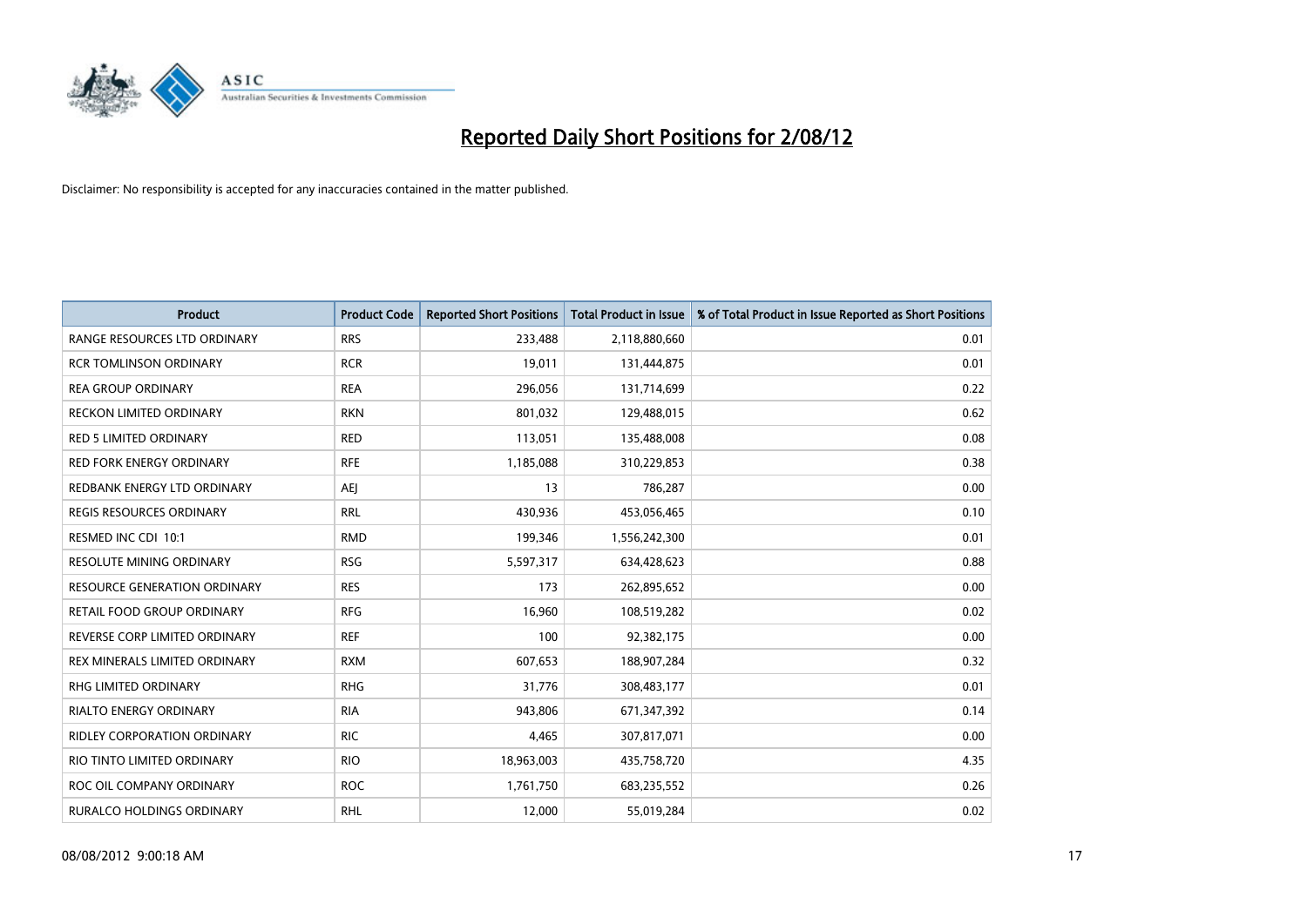

| <b>Product</b>                           | <b>Product Code</b> | <b>Reported Short Positions</b> | <b>Total Product in Issue</b> | % of Total Product in Issue Reported as Short Positions |
|------------------------------------------|---------------------|---------------------------------|-------------------------------|---------------------------------------------------------|
| SAI GLOBAL LIMITED ORDINARY              | SAI                 | 2,799,529                       | 204,354,836                   | 1.37                                                    |
| SALMAT LIMITED ORDINARY                  | <b>SLM</b>          | 2,764,542                       | 159,802,174                   | 1.73                                                    |
| SAMSON OIL & GAS LTD ORDINARY            | <b>SSN</b>          | 4,320,716                       | 1,778,970,540                 | 0.24                                                    |
| SANDFIRE RESOURCES ORDINARY              | <b>SFR</b>          | 4,553,533                       | 151,557,635                   | 3.00                                                    |
| <b>SANTOS LTD ORDINARY</b>               | <b>STO</b>          | 4,692,754                       | 952,988,558                   | 0.49                                                    |
| SARACEN MINERAL ORDINARY                 | <b>SAR</b>          | 1,914,869                       | 594,815,640                   | 0.32                                                    |
| SEDGMAN LIMITED ORDINARY                 | <b>SDM</b>          | 722                             | 214,292,930                   | 0.00                                                    |
| SEEK LIMITED ORDINARY                    | <b>SEK</b>          | 11,724,944                      | 337,101,307                   | 3.48                                                    |
| SENEX ENERGY LIMITED ORDINARY            | <b>SXY</b>          | 4,324,337                       | 1,138,734,837                 | 0.38                                                    |
| SERVCORP LIMITED ORDINARY                | SRV                 | 210                             | 98,440,807                    | 0.00                                                    |
| SERVICE STREAM ORDINARY                  | <b>SSM</b>          | 400                             | 283,418,867                   | 0.00                                                    |
| SEVEN GROUP HOLDINGS ORDINARY            | <b>SVW</b>          | 1,347,824                       | 307,410,281                   | 0.44                                                    |
| SEVEN WEST MEDIA LTD ORDINARY            | <b>SWM</b>          | 32,968,724                      | 862,057,513                   | 3.82                                                    |
| SIGMA PHARMACEUTICAL ORDINARY            | <b>SIP</b>          | 4,938,045                       | 1,186,303,520                 | 0.42                                                    |
| SILEX SYSTEMS ORDINARY                   | <b>SLX</b>          | 626,244                         | 170,143,997                   | 0.37                                                    |
| SILVER LAKE RESOURCE ORDINARY            | <b>SLR</b>          | 872,151                         | 225,493,476                   | 0.39                                                    |
| SIMS METAL MGMT LTD ORDINARY             | SGM                 | 9,247,865                       | 204,830,045                   | 4.51                                                    |
| SINGAPORE TELECOMM. CHESS DEPOSITARY INT | <b>SGT</b>          | 8,810,442                       | 163,810,197                   | 5.38                                                    |
| SIRTEX MEDICAL ORDINARY                  | <b>SRX</b>          | 27,934                          | 55,768,136                    | 0.05                                                    |
| SKILLED GROUP LTD ORDINARY               | <b>SKE</b>          | 36,341                          | 233,487,276                   | 0.02                                                    |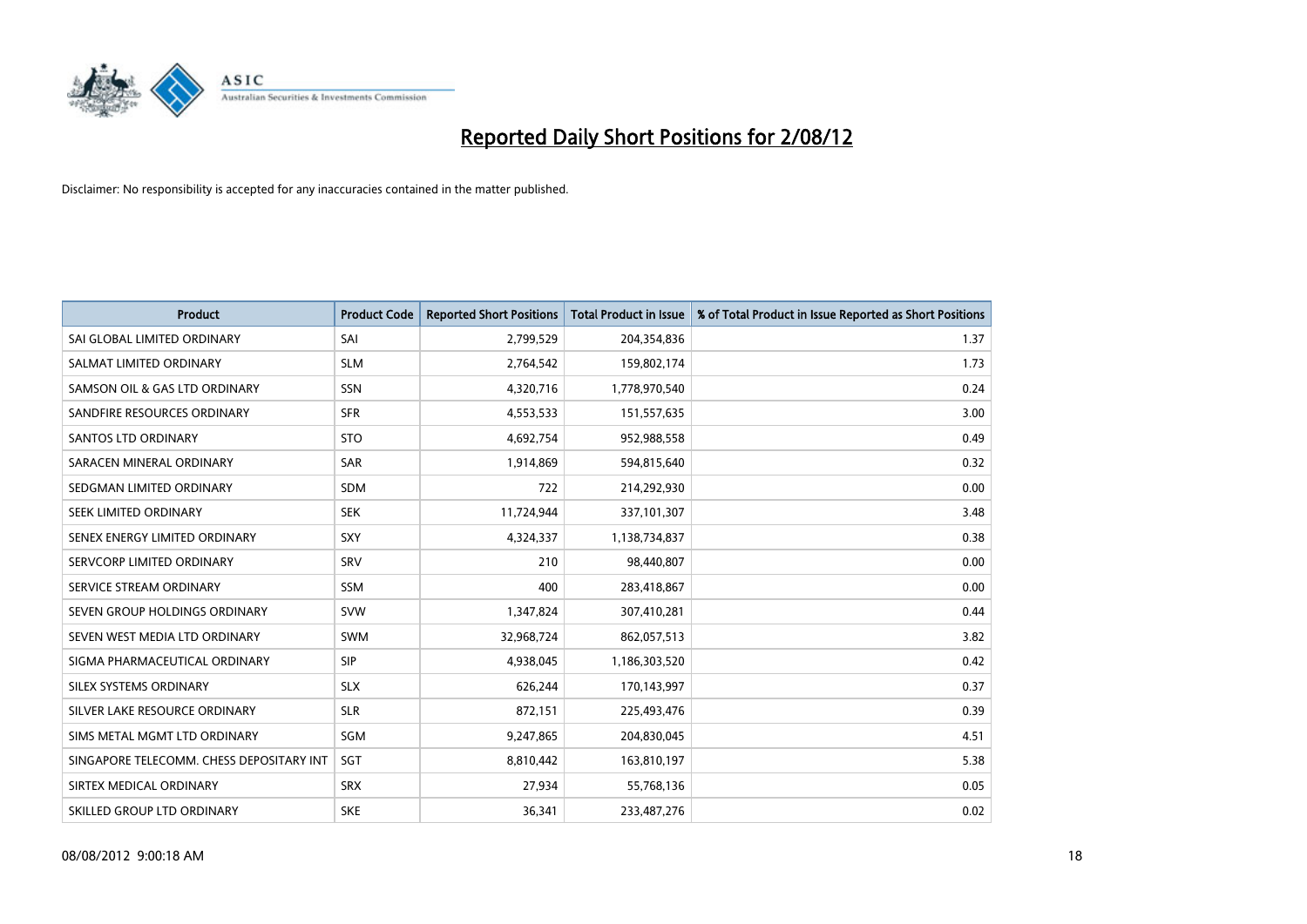

| <b>Product</b>                           | <b>Product Code</b> | <b>Reported Short Positions</b> | <b>Total Product in Issue</b> | % of Total Product in Issue Reported as Short Positions |
|------------------------------------------|---------------------|---------------------------------|-------------------------------|---------------------------------------------------------|
| <b>SKY NETWORK ORDINARY</b>              | <b>SKT</b>          | 1.505                           | 389,139,785                   | 0.00                                                    |
| <b>SLATER &amp; GORDON ORDINARY</b>      | <b>SGH</b>          | 16,611                          | 168,600,731                   | 0.01                                                    |
| SMS MANAGEMENT, ORDINARY                 | <b>SMX</b>          | 877,159                         | 68,415,913                    | 1.28                                                    |
| SONIC HEALTHCARE ORDINARY                | <b>SHL</b>          | 5,803,334                       | 390,969,875                   | 1.48                                                    |
| SOUL PATTINSON (W.H) ORDINARY            | SOL                 | 11,353                          | 239,395,320                   | 0.00                                                    |
| SOUTH BOULDER MINES ORDINARY             | <b>STB</b>          | 131,980                         | 126,732,826                   | 0.10                                                    |
| SP AUSNET STAPLED SECURITIES             | <b>SPN</b>          | 5,618,227                       | 3,339,620,165                 | 0.17                                                    |
| SPARK INFRASTRUCTURE STAPLED NOTE & UNIT | SKI                 | 34,961,006                      | 1,326,734,264                 | 2.64                                                    |
| SPECIALTY FASHION ORDINARY               | <b>SFH</b>          | 2,440,932                       | 192,236,121                   | 1.27                                                    |
| ST BARBARA LIMITED ORDINARY              | <b>SBM</b>          | 8,888,566                       | 325,615,389                   | 2.73                                                    |
| STANMORE COAL LTD ORDINARY               | <b>SMR</b>          | 32,870                          | 179,409,108                   | 0.02                                                    |
| STARPHARMA HOLDINGS ORDINARY             | SPL                 | 2,336,065                       | 281,690,401                   | 0.83                                                    |
| STHN CROSS MEDIA ORDINARY                | <b>SXL</b>          | 10,718,822                      | 704,594,449                   | 1.52                                                    |
| STOCKLAND UNITS/ORD STAPLED              | <b>SGP</b>          | 15,043,857                      | 2,203,547,228                 | 0.68                                                    |
| STRAITS RES LTD. ORDINARY                | SRO                 | 93,152                          | 456,529,474                   | 0.02                                                    |
| STW COMMUNICATIONS ORDINARY              | SGN                 | 133,547                         | 362,798,351                   | 0.04                                                    |
| SUNCORP GROUP LTD ORDINARY               | <b>SUN</b>          | 10,989,806                      | 1,286,600,980                 | 0.85                                                    |
| SUNDANCE ENERGY ORDINARY                 | <b>SEA</b>          | 51,667                          | 277,098,474                   | 0.02                                                    |
| SUNDANCE RESOURCES ORDINARY              | <b>SDL</b>          | 13,952,826                      | 3,049,577,034                 | 0.46                                                    |
| SUNLAND GROUP LTD ORDINARY               | <b>SDG</b>          | 29,025                          | 196,717,811                   | 0.01                                                    |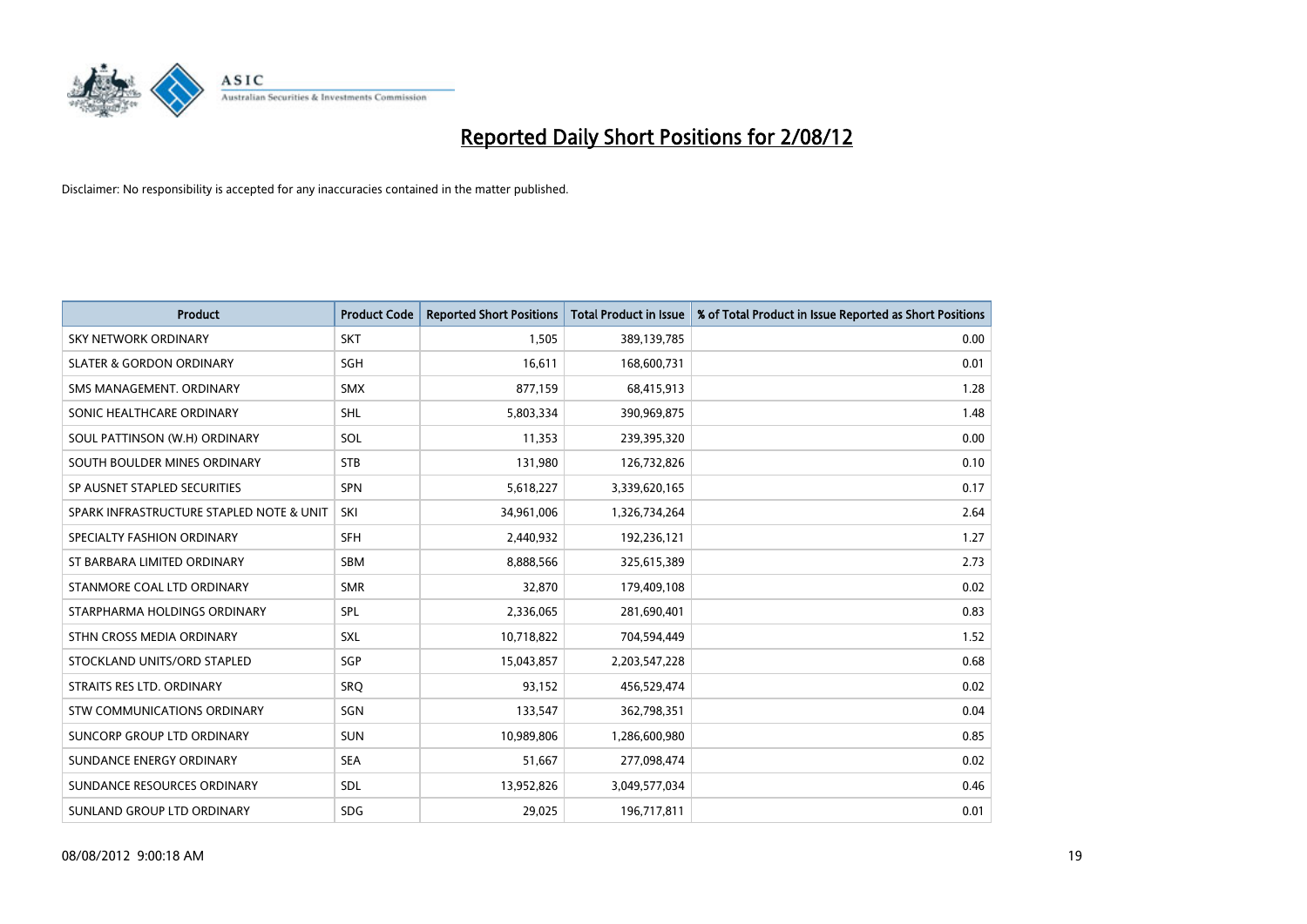

| <b>Product</b>                   | <b>Product Code</b> | <b>Reported Short Positions</b> | <b>Total Product in Issue</b> | % of Total Product in Issue Reported as Short Positions |
|----------------------------------|---------------------|---------------------------------|-------------------------------|---------------------------------------------------------|
| SUPER RET REP LTD ORDINARY       | <b>SUL</b>          | 1,657,232                       | 196,172,971                   | 0.84                                                    |
| SYD AIRPORT STAPLED US PROHIBIT. | <b>SYD</b>          | 14,171,093                      | 1,861,210,782                 | 0.76                                                    |
| SYRAH RESOURCES ORDINARY         | <b>SYR</b>          | 33,839                          | 126,723,021                   | 0.03                                                    |
| TABCORP HOLDINGS LTD ORDINARY    | <b>TAH</b>          | 9,625,576                       | 730,113,969                   | 1.32                                                    |
| TANAMI GOLD NL ORDINARY          | <b>TAM</b>          | 344,832                         | 261,132,677                   | 0.13                                                    |
| TAP OIL LIMITED ORDINARY         | <b>TAP</b>          | 971,081                         | 241,295,311                   | 0.40                                                    |
| TASSAL GROUP LIMITED ORDINARY    | <b>TGR</b>          | 1,128                           | 146,304,404                   | 0.00                                                    |
| TATTS GROUP LTD ORDINARY         | <b>TTS</b>          | 7,386,439                       | 1,362,919,733                 | 0.54                                                    |
| <b>TECHNOLOGY ONE ORDINARY</b>   | <b>TNE</b>          | 126                             | 304,910,455                   | 0.00                                                    |
| TELECOM CORPORATION ORDINARY     | <b>TEL</b>          | 18,053,815                      | 1,856,780,364                 | 0.97                                                    |
| TELSTRA CORPORATION. ORDINARY    | <b>TLS</b>          | 28,849,916                      | 12,443,074,357                | 0.23                                                    |
| TEN NETWORK HOLDINGS ORDINARY    | <b>TEN</b>          | 80,464,696                      | 1,437,204,873                 | 5.60                                                    |
| TERANGA GOLD CORP CDI 1:1        | <b>TGZ</b>          | 53,704                          | 159,568,958                   | 0.03                                                    |
| TEXON PETROLEUM LTD ORDINARY     | <b>TXN</b>          | 268,445                         | 245,039,848                   | 0.11                                                    |
| TFS CORPORATION LTD ORDINARY     | <b>TFC</b>          | 57,942                          | 279,621,829                   | 0.02                                                    |
| THE REJECT SHOP ORDINARY         | <b>TRS</b>          | 2,700,193                       | 26,071,170                    | 10.36                                                   |
| THORN GROUP LIMITED ORDINARY     | <b>TGA</b>          | 272,040                         | 146,374,703                   | 0.19                                                    |
| TIGER RESOURCES ORDINARY         | <b>TGS</b>          | 2,044,927                       | 673,470,269                   | 0.30                                                    |
| TOLL HOLDINGS LTD ORDINARY       | <b>TOL</b>          | 16,763,555                      | 717,133,875                   | 2.34                                                    |
| TOX FREE SOLUTIONS ORDINARY      | <b>TOX</b>          | 25,618                          | 115,311,608                   | 0.02                                                    |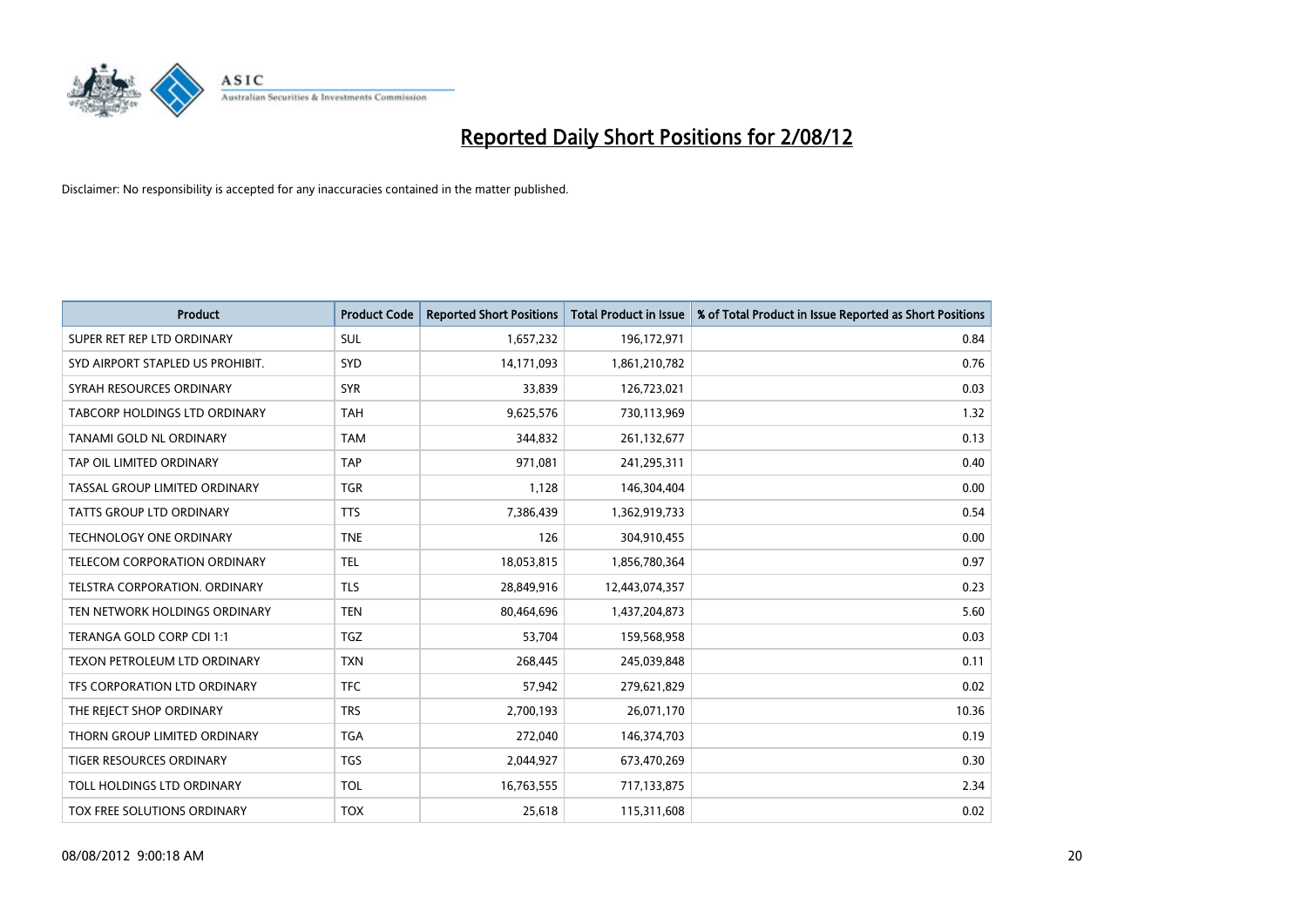

| <b>Product</b>                       | <b>Product Code</b> | <b>Reported Short Positions</b> | <b>Total Product in Issue</b> | % of Total Product in Issue Reported as Short Positions |
|--------------------------------------|---------------------|---------------------------------|-------------------------------|---------------------------------------------------------|
| TPG TELECOM LIMITED ORDINARY         | <b>TPM</b>          | 2,302,442                       | 793,808,141                   | 0.29                                                    |
| TRADE ME GROUP ORDINARY              | <b>TME</b>          | 61,482                          | 395,745,510                   | 0.02                                                    |
| TRANSFIELD SERVICES ORDINARY         | <b>TSE</b>          | 4,903,965                       | 520,790,618                   | 0.94                                                    |
| TRANSPACIFIC INDUST. ORDINARY        | <b>TPI</b>          | 6,869,996                       | 1,578,479,491                 | 0.44                                                    |
| TRANSURBAN GROUP TRIPLE STAPLED SEC. | <b>TCL</b>          | 8,760,484                       | 1,458,321,112                 | 0.60                                                    |
| TREASURY WINE ESTATE ORDINARY        | <b>TWE</b>          | 13,953,452                      | 647,227,144                   | 2.16                                                    |
| TROY RESOURCES LTD ORDINARY          | <b>TRY</b>          | 188,714                         | 89,462,649                    | 0.21                                                    |
| UGL LIMITED ORDINARY                 | UGL                 | 7,575,109                       | 166,315,038                   | 4.55                                                    |
| UNILIFE CORPORATION CDI 6:1          | <b>UNS</b>          | 186,653                         | 253,466,532                   | 0.07                                                    |
| UXC LIMITED ORDINARY                 | <b>UXC</b>          | 52,516                          | 305,585,913                   | 0.02                                                    |
| <b>VENTURE MINERALS ORDINARY</b>     | <b>VMS</b>          | 211,674                         | 232,468,592                   | 0.09                                                    |
| <b>VIRGIN AUS HLDG LTD ORDINARY</b>  | <b>VAH</b>          | 20,773,709                      | 2,210,197,600                 | 0.94                                                    |
| VITERRA INC CDI 1:1                  | <b>VTA</b>          | 10                              | 68,629,939                    | 0.00                                                    |
| VNGD ALL-WORLD EX-US CDI 1:1         | <b>VEU</b>          | 1,044                           | 1,088,776                     | 0.10                                                    |
| VNGD US TOTAL MARKET CDI 1:1         | <b>VTS</b>          | 1,348                           | 970,593                       | 0.14                                                    |
| <b>VOCUS COMMS LTD ORDINARY</b>      | <b>VOC</b>          | 66,440                          | 70,181,826                    | 0.09                                                    |
| WAH NAM INT HLDG LTD ORDINARY        | <b>WNI</b>          | 635,872                         | 7,175,039,665                 | 0.01                                                    |
| WATPAC LIMITED ORDINARY              | <b>WTP</b>          | 260,075                         | 184,332,526                   | 0.14                                                    |
| <b>WDS LIMITED ORDINARY</b>          | <b>WDS</b>          | $\overline{7}$                  | 144,740,614                   | 0.00                                                    |
| <b>WEBIET LIMITED ORDINARY</b>       | <b>WEB</b>          | 169,244                         | 71,065,929                    | 0.24                                                    |